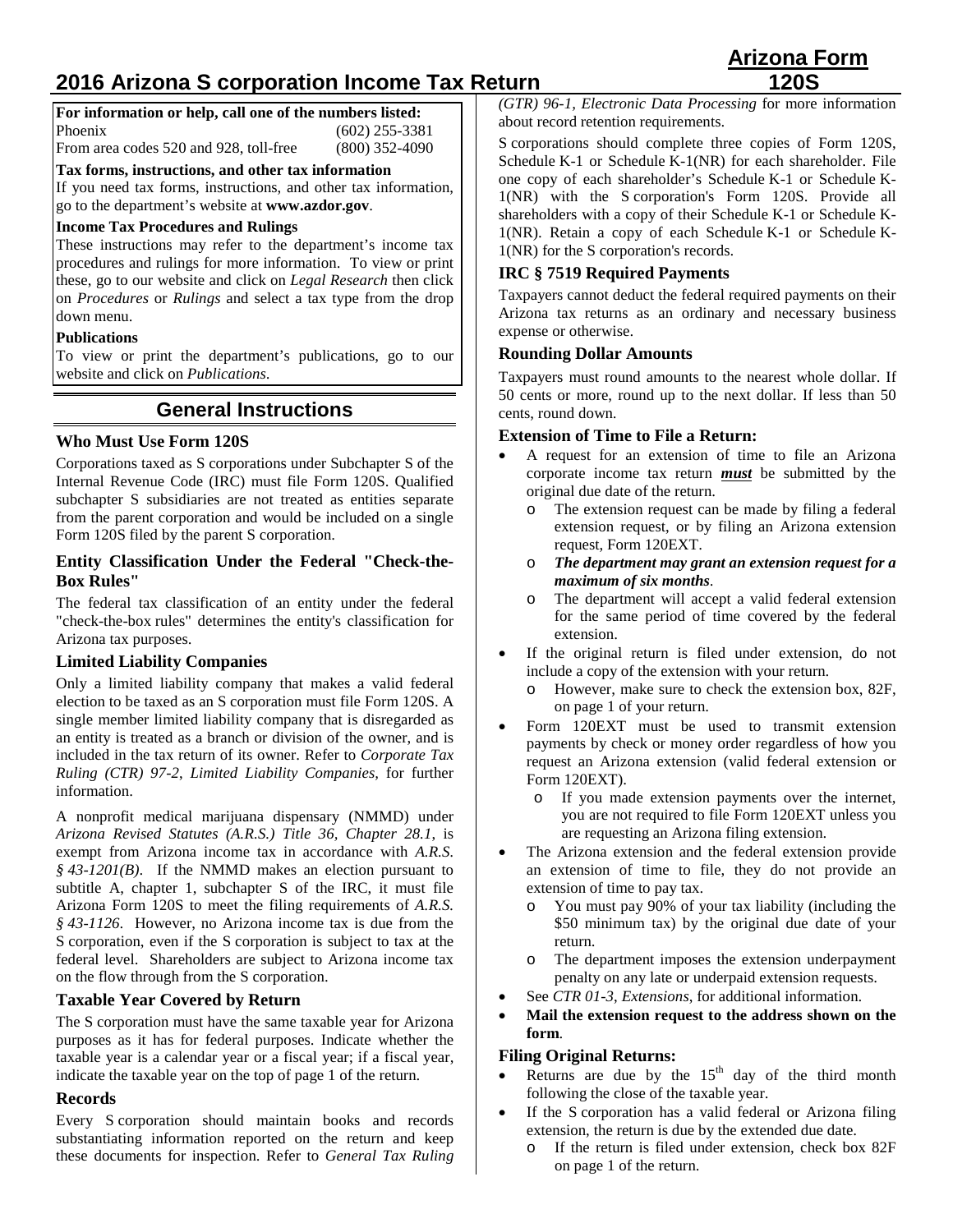- If the due date for the return falls on a Saturday, Sunday, or a legal holiday, the return is considered timely filed if it is postmarked the next business day.
	- o See *GTR 16-2, Timely Filing of Income or Withholding Tax Return – Holidays and Weekends*.
- The return must be signed by one or more of the officers of the S corporation (President, Treasurer, or any other principal officer).
- Do not submit a blank Arizona return with a copy of the federal return.
	- o S corporations must furnish complete data.
	- o Answer all questions on the return.
	- o Complete all applicable schedules.
	- o Include all appropriate supplementary schedules.

#### • **Mail the return to the address shown on the form.**

#### **Timely Filing of Returns:**

- The department determines the timeliness of a tax return by the postmark or other official mark of the United States mail stamped on the envelope in which the return is mailed.
	- o See *GTR 16-1, Timely Filing of Income or Withholding Tax Returns Through the United States Mail*.
- The Department will accept proof of mailing from a private delivery service included in the Internal Revenue Service (IRS) list of designated private delivery services.
	- o Contact the private delivery service for information regarding how to obtain written proof of mailing.
- If the due date for the return falls on a Saturday, Sunday, or a legal holiday, the return is considered timely filed if it is postmarked the next business day.<br>  $\frac{1}{2}$  See GTR 16-2. Timely Fig.
	- See *GTR* 16-2, Timely Filing of Income or *Withholding Tax Return – Holidays and Weekends*.

#### **Filing Amended Returns:**

- Any S corporation who files an amended return with the IRS *must* file an Arizona amended return on Form 120S, for the tax year amended, (i.e. 2016 Form 120S for tax year 2016) within 90 days of final determination of the federal amended return by the IRS.
	- o When submitting an amended return, check the box labeled "Amended" in the upper right corner of the return.
- S corporations *must* report changes or corrections of their taxable income by the IRS or as a result of renegotiation of a contract or subcontract with the United States to the department.
- Within 90 days after the final determination of the change or correction, the S corporation must:
	- o File a copy of the final determination with the department, concede the accuracy of the determination or state any errors, and request the department recompute the tax owed Arizona, or
	- o File an amended return as required by the department.
- The S corporation must provide sufficient information for the department to recompute the S corporation's Arizona taxable income based on the Revenue Agent Report changes.
- The department may require the S corporation to file an amended return if the department does not have this information.
- Mail the amended return to the address shown on the form.

**NOTE:** *File amended returns for prior taxable years on the respective Form 120S for those taxable years. Use the 2016 Form 120S to amend only the taxable year 2016.*

*Do NOT file an amended return until your original return has been processed.*

### **Estimated Tax Payments**

S corporations that expect an Arizona income tax liability for the taxable year of \$1,000 or more must make Arizona estimated tax payments. An S corporation that fails to make the required estimated tax payments is subject to a penalty on any estimated tax payment which is late or underpaid.

The Arizona required annual payment of corporate estimated tax for an S corporation is the smaller of:

- Ninety percent of the S corporation's Arizona tax liability (reduced by refundable tax credits and claim of right adjustments, if applicable) for the current taxable year; or
- One hundred percent of the S corporation's Arizona tax liability (reduced by refundable tax credits and claim of right adjustments, if applicable) for the prior taxable year.

Use 2017 Form 120ES, *Corporation Estimated Tax Payment* to make payments by check or money order.

Use 2017 Form 120W, *Estimated Tax Worksheet for Corporations*, to compute the required installments.

For exceptions to the estimated tax requirements, see the instructions for Form 220, *Underpayment of Estimated Tax by Corporations.*

**NOTE:** *For an S corporation to base its Arizona corporate estimated tax payments on its prior taxable year's tax liability:*

• *The S corporation's return filed for the prior taxable year must have been for a period of twelve months.*

### **ESTIMATED TAX PAYMENTS BY ELECTRONIC FUNDS TRANSFER (EFT)**

S corporations whose Arizona corporate income tax liability for the preceding taxable year was \$20,000 or more must make Arizona corporate estimated tax payments via the EFT program. If the S corporation makes its estimated tax payments by EFT, the S corporation should not submit Form 120ES to the department.

S corporations required to make estimated tax payments via EFT must complete the department's EFT authorization agreement at least 30 days prior to initiation of the first applicable transaction.

S corporations whose Arizona corporate income tax liability for the preceding taxable year was less than \$20,000 may elect voluntary participation in the EFT program. Voluntary participants in the program must complete the department's EFT authorization agreement at least 30 days prior to the first applicable transaction.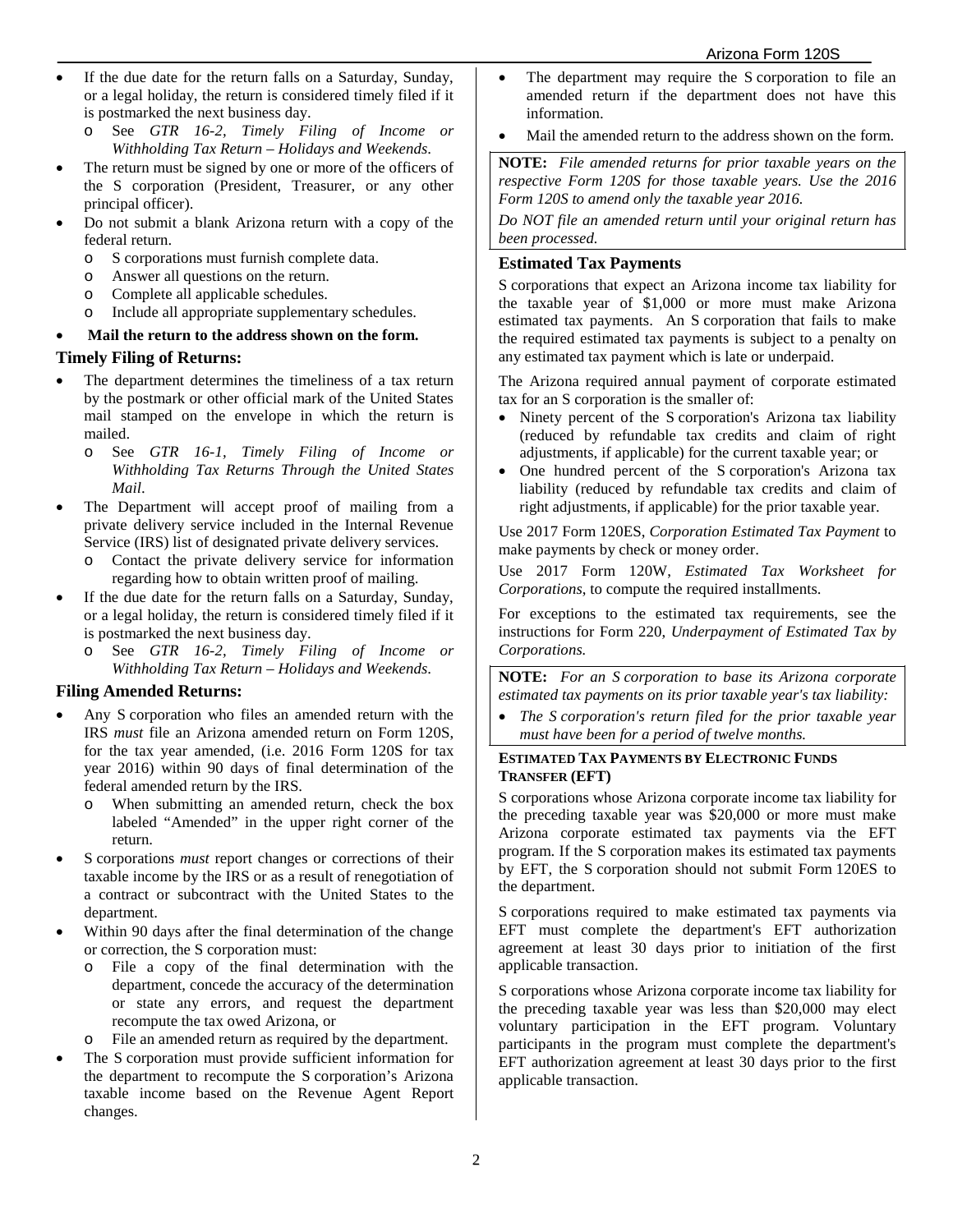**NOTE:** *S corporations required to make corporate estimated payments via EFT that fail to do so are subject to a penalty of 5% of the amount of the payment not made by EFT. See A.R.S. § 42-1125(O).*

*For additional information on EFT, refer to A.R.S. § 42-1129 and the related Arizona Administrative Code rules (A.A.C. R15-10-301 through R15-10-307.*

## **ESTIMATED TAX PAYMENTS VIA THE INTERNET**

S corporations must be licensed by the department before they can register to pay taxes online. Visit www.AZTaxes.gov to register and make estimated tax payments over the Internet. If a S corporation makes its estimated tax payments via the Internet, the S corporation should not submit Form 120ES to the department.

#### **Electronic payment from checking or savings account**

Estimated tax payments can be made electronically from a checking or savings account. Visit www.AZTaxes.gov and choose the e-check option. There is no fee to use this method. This payment method will debit the amount from the specified checking or savings account on the date specified. If an electronic payment is made from a checking or savings account, a confirmation number will be generated. Please keep this confirmation number as proof of payment.

#### **Credit card payment**

Estimated tax payments can be made via American Express, Discover, MasterCard or VISA credit cards. Visit www.AZTaxes.gov and choose the credit card option. This will take you to the website of the credit card payment service provider. The service provider will charge a convenience fee based on the amount of the tax payment. The service provider will disclose the amount of the convenience fee during the transaction and the option to continue or cancel the transaction will be presented. If you accept the convenience fee and complete the credit card transaction, a confirmation number will be generated. Please keep this confirmation number as proof of payment.

#### **Penalties and Interest**

**A. Late Filing Penalty.** A return filed after the original due date is subject to the late filing penalty unless the S corporation has a valid federal or Arizona extension. A return filed after its extended due date is also subject to the late filing penalty. The late filing penalty is 4.5% (.045) of the amount of tax required to be shown on the return. "Amount of tax required to be shown on the return" is the amount of tax imposed less the amount of any part of the tax paid on or before the beginning of the month and the amount of any credit against the tax which may be claimed on the return. The penalty period is each month or fraction of a month between the due date of the return and the date the S corporation filed the return. The maximum penalty is 25% of the tax found to be remaining due.

**B. Extension Underpayment Penalty.** The S corporation must pay 90% of the tax liability disclosed by the S corporation's return on or before the original due date of the return. The department imposes the extension underpayment penalty on any late or underpaid extension payments. The extension underpayment penalty is 0.5% (.005) of the tax not paid. The penalty period is each 30-day period or fraction thereof between the original due date of the return and the date the S corporation paid the tax. The maximum penalty is 25% of the unpaid tax. S corporations subject to the extension underpayment penalty are not subject to the late payment penalty described in C below.

**C. Late Payment Penalty.** The department imposes the late payment penalty on any amount shown as tax on a return that is not paid by the date prescribed for its payment. "Amount of tax shown on the return" is the amount of tax imposed shown on the return less the amount of any part of the tax paid on or before the beginning of the month and the amount of any credit against the tax which may be claimed on the return. The late payment penalty is 0.5% (.005) of the unpaid tax for each month or fraction of a month that the tax remains unpaid, not to exceed 10% of the unpaid tax.

**NOTE:** *If more than one of the penalties described in A, B, or C apply, the maximum combined penalty is 25%.*

Refer to *CTR 09-1, When do Penalties Apply to an Income Tax Return Filed Under an Extension,* regarding the application of penalties to returns filed under extension.

**D. Information Return Penalty.** This form is an information return when no tax liability is due. The penalty for failing to file, filing late (including extensions), or filing an incomplete information return is \$100 for each month, or fraction of a month, that the failure continues, up to a maximum penalty of \$500.

**E. Interest.** The department assesses interest on any portion of the tax, whether determined by the department or the S corporation, not paid by the date prescribed for its payment. The department applies interest, compounded annually, in the same manner and at the same time as prescribed by IRC § 6621, except that the Arizona rate of interest for both underpayments and overpayments for all S corporations is the federal underpayment rate under IRC § 6621(a)(2).

On January 1 of each year, the department adds any interest outstanding as of that date to the principal amount of the tax. It is then a part of the principal amount of the tax and accrues interest until paid.

**F. Underpayment of Estimated Tax Penalty.** The department imposes the underpayment of estimated tax penalty on any late payment or underpayment of a required installment of estimated tax. Refer to Form 220 for further details. The penalty imposed is the penalty prescribed by *A.R.S. § 43-582*, for the applicable period.

The S corporation must complete Form 220*, Underpayment of Estimated Tax by Corporations*, if it made its estimated tax payments based on either the annualized income installment or adjusted seasonal installment methods, or if it is a large corporation that computed its first required installment based on the S corporation's tax liability for the prior taxable year. This is required even if no penalty is due.

The S corporation does not have to complete Form 220 if the S corporation made its estimated tax payments in four equal installments based on an amount equal to either 90% of the current taxable year's tax liability or 100% of the prior year's tax liability. "Tax liability" here means the liability reduced by any refundable tax credits and the claim of right adjustment, if applicable.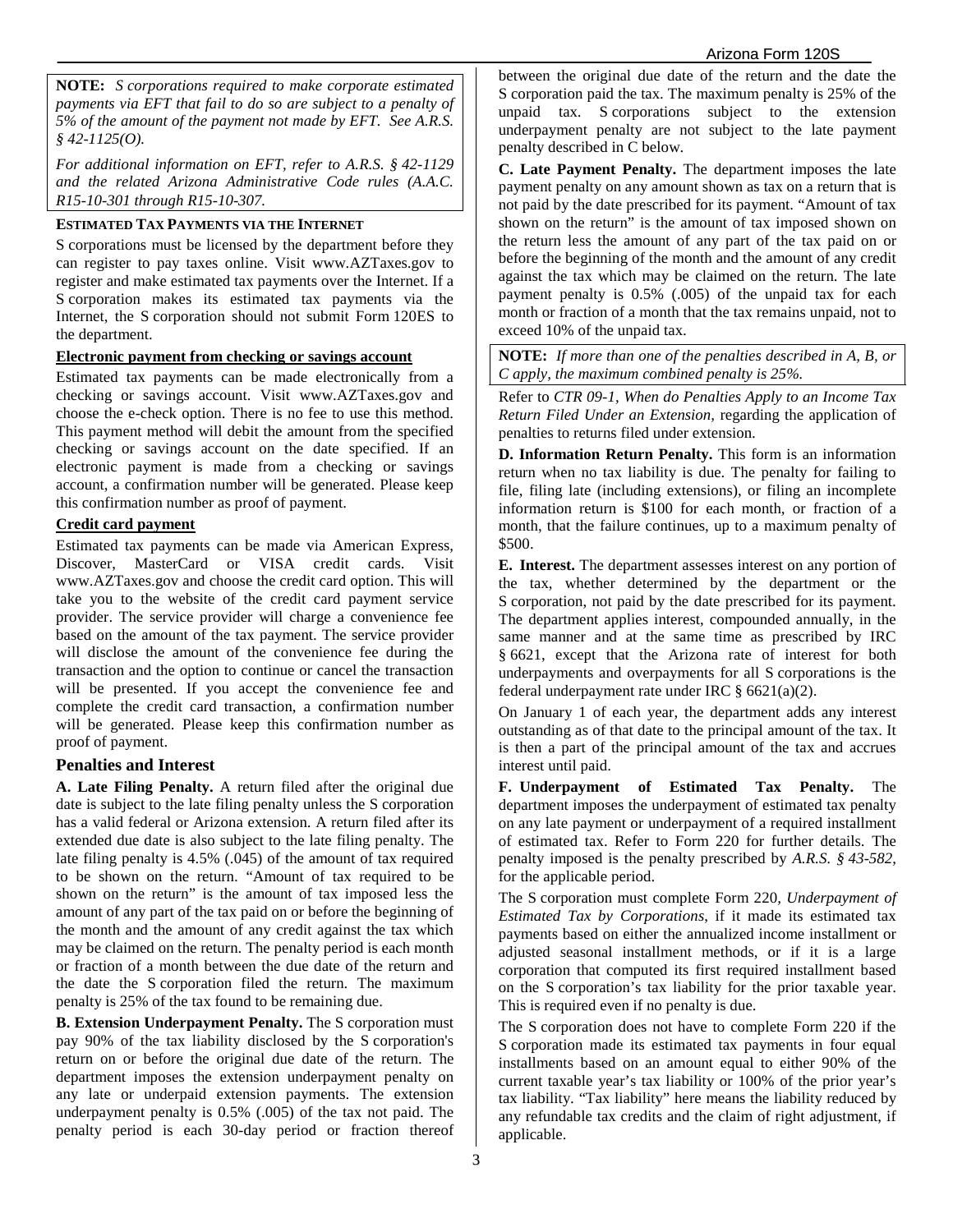The department will compute the estimated tax underpayment penalty based on either of these methods and notify the S corporation of any amount due.

### **Payment of Tax**

The entire amount of any tax for which the S corporation itself is liable is due by the original due date of the return. Payments can be made via check, e-check, money order, or credit card. Visit www.AZTaxes.gov to register and make payments via the internet.

### **Disaster Relief for Out-of-State Businesses**

If an out-of-state business is in Arizona on a temporary basis solely for the purpose of performing disaster recovery from a declared disaster during a disaster period, it may not be required to file, remit, withhold or pay state or local (income) tax. See *Publication 720, Disaster Recovery Tax Relief* to determine if the taxpayer qualifies for this relief.

## **Arizona Apportionment Methods**

There are three apportionment methods for multistate S corporation income tax returns filed to Arizona: (1) air carrier apportionment; (2) standard apportionment; and (3) enhanced apportionment.

Air carriers are required to use revenue miles. All other taxpayers may select either the standard or the enhanced apportionment method.

### **1. Air Carrier Apportionment**

An air carrier is required to use revenue miles to calculate its apportionment ratio. Check the box on line A on page 1, fill out Schedule ACA, and include it with your return. Do not complete Schedule A.

### **2. Standard Apportionment Formula**

All non-air carrier taxpayers are allowed to continue to use Arizona's standard apportionment formula, which doubleweights the sales factor. Check the box on line A on page 1 and complete Schedule A using the number on the left-hand side of line A3e, column A, to double-weight the sales factor. Divide the total ratio by four.

#### **3. Enhanced Apportionment Formula**

All non-air carrier taxpayers may use Arizona's enhanced apportionment formula, which is determined by adding two and one-half (2.5) times the property factor plus two and one-half (2.5) times the payroll factor plus ninety-five (95) times the sales factor and dividing the total by 100. Check the box on line A on page 1 and complete Schedule A using the numbers on the right-hand side of line A1d, A2b and A3e, column A, to weight each of the three apportionment factors respectively.

### **MULTISTATE SERVICE PROVIDER**

*For taxable years beginning from and after December 31, 2013, taxpayers that qualify, may elect to treat sales from service as being sourced to Arizona based on a combination of income producing activity sales and market sales. (See: Part A of Schedule MSP to determine if the taxpayer qualifies.) Multistate taxpayers that qualify to be a Multistate Service Provider (MSP) may use the MSP to source their Arizona sales under either the "Standard" or the "Enhanced" apportionment formulas. Taxpayers that qualify and who want to make the*  *election, should check the applicable boxes on line B on page 1 of the return and include Schedule MSP with the return. See the specific instructions for the apportionment formula beginning on page10 of these instructions. Also refer to A.R.S. § 43-1147 and Schedule MSP instructions for more information.*

## **Specific Instructions**

For calendar year filers, check the box, "calendar year 2016". For fiscal year filers, check the box, "fiscal year" and enter the beginning and ending dates for the fiscal year.

Type or print the required information in the name, address, and information boxes on the top of page 1. If the taxpayer has a foreign address, enter the information in the following order: city, province or state, and country. Follow the country's practice for entering the postal code. **Do not abbreviate the country's name.**

Enter the S corporation's employer identification number (EIN). Subsidiaries would enter the parent S corporation's Taxpayer Identification Number (TIN).

#### **NOTE:**

- All returns, statements, or other documents filed with the department must have the taxpayer's EIN or TIN indicated on them.
- Taxpayers who fail to include their EIN or TIN may be subject to a penalty.
- Paid tax return preparers must include their TIN where requested.
- The TIN for a paid tax return preparer is:
	- o The preparer's PTIN
	- The preparer's social security number
	- o The EIN of the preparer's employer
- Paid tax return preparers who fail to include their TIN may be subject to a penalty.

#### **Box 68**

- If this is the taxpayer's first return filed to Arizona, check the box "This is a first return".
- If the taxpayer changed its name during the tax year, check the box, "Name change".
- If the tax taxpayer changed its address during the tax year, check the box, "Address change".

#### **Box 82F**

Check this box if this return is being filed under extension.

#### **Line A:**

- If the S corporation is a multistate S corporation, check the appropriate box indicating its method of apportioning income to Arizona.
	- o If the S corporation utilized the Air Carrier apportionment, check the box "AIR CARRIER", complete Form ACA and include Form ACA with this return.
	- o If the S corporation utilized the Standard apportionment formula, check the box "Standard".
	- o If the S corporation utilized the Enhanced apportionment formula, check the box "Enhanced".
- If the S corporation is not a multistate S corporation, or did not apportion its income to Arizona, do not check any boxes.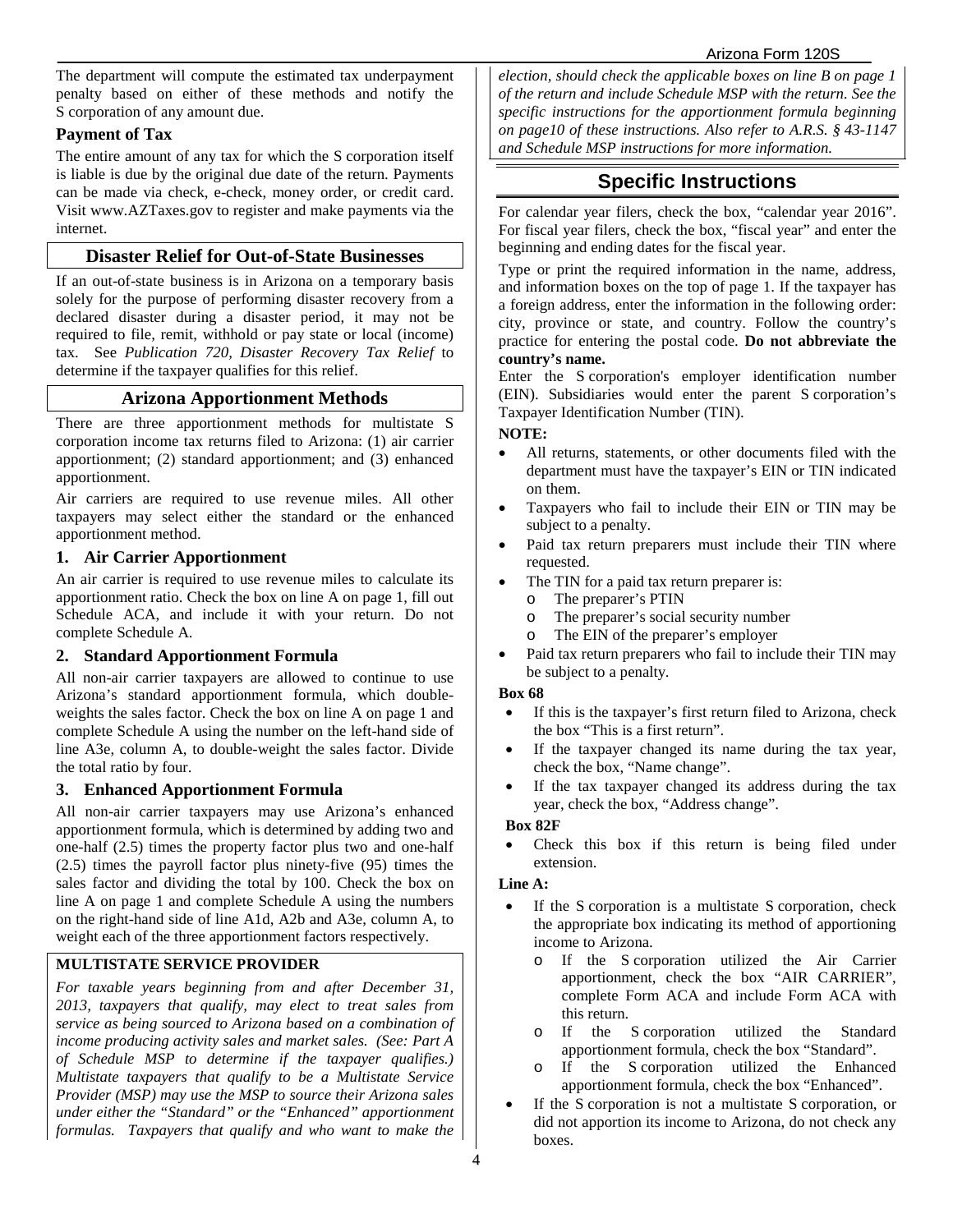#### **Line B:**

- Check this box only if the S corporation elected to be treated as a multistate service provider by completing Arizona Schedule MSP and including it with this return. If this box is checked, check the appropriate box, Yr 1 through Yr 5, to indicate the year of the taxpayer's election cycle.
- If the S corporation did not elect multistate service provider treatment, do not check any boxes.

**Line C:** If this is the S corporation's final Arizona tax return filed under this Employer Identification Number (EIN), check the box labeled "Yes". If not, check the box labeled "No".

- If the "Yes" box is checked, check the box indicating the reason this is the S corporation's final Arizona tax return.
	- o The S corporation dissolved
	- The S corporation withdrew from operating in Arizona
	- o The S corporation merged or reorganized
	- o List the EIN of the successor corporation, if any

Line D: If the S corporation conducts business within and without Arizona, check the box labeled "Yes". If not, check the box labeled "No".

**Line E:** If a composite return will be filed on Form 140NR, check the box labeled "Yes". If not, check the box labeled, "No".

**Line F:** Enter the total number of nonresident individual shareholders of the S corporation on this line. If none, enter "0".

**Line G:** Enter the total number of resident and part-year resident individual shareholders on this line. If none, enter "0". **Line H***:* Enter the total number of entity shareholders (exempt organizations, trusts, estates). Do not include individual

shareholders. **NOTE:** *The total of the amounts entered for information* 

*questions F, G, and H should equal the total number of S corporation shareholders.*

*Use Schedule K-1 for resident or part-year resident individual shareholders, resident estate shareholders, and resident trust shareholders. Use Schedule K-1(NR) for all other shareholders.*

### **Nonprofit Medical Marijuana Dispensary**

*Only a nonprofit medical marijuana dispensary (NMMD) under A.R.S. Title 36, Chapter 28.1, should fill out line I. All other S corporations, go to line 1.*

**Line I:** Check the box to indicate that the S corporation is a NMMD and enter the registry identification number issued by the Arizona Department of Health Services.

## **Arizona Income Computation**

## **Line 1 - Total Distributive Income (Loss)**

Enter the net total of the pro rata share items of nonseparately computed income (loss) and separately stated income (loss) and deductions (from federal Form 1120-S, Schedule K).

**NOTE for NMMDs:** *A nonprofit medical marijuana dispensary should skip lines 2 through 25. Only fill out line 26 (Information Return Penalty), if applicable. Complete Schedule A (if a multistate NMMD) and Schedule B. Also include Schedule C, as directed on page 3 of Form 120S.*

## **Income Subject to Federal and Arizona Corporate Income Taxes**

### **Lines 2 through 4 - Excess Net Passive Income and Capital Gains/Built-in Gains**

If the S corporation was subject to the federal excess net passive income, capital gains tax, or built-in gains tax on its federal Form 1120-A, it is subject to Arizona corporate income tax on the total of this income. Use the federal worksheet included in the instructions for Form 1120-S to calculate the amount of excess net passive income and capital gains/built in gains that was subject to federal taxation.

## **Line 2 – Excessive Net Passive Income**

Enter the amount of excess net passive income that was subject to federal corporate income tax.

## **Line 3 – Capital Gains/Built In Gains**

Enter the amount of capital gains/built in gains that was subject to federal corporate income tax.

### **Line 4 – Total Federal Income Subject to Corporate Income Tax**

Add line 2 and line 3. Enter the total.

- Multistate S corporations, continue to line 5.
- Wholly Arizona S corporations, skip to line 11.

#### **Lines 5 through 10 - Apportionment Computation (Multistate S corporations Only)**

An S corporation that has income from business activity taxable in more than one state is a multistate S corporation. An S corporation that has income from business activity that is taxable entirely within Arizona is a wholly Arizona S corporation.

#### *Wholly Arizona S corporations should skip lines 5 through 10 and go directly to line 11.*

Any S corporation that has income from business activity that is taxable both within and without Arizona must allocate and apportion its net income according to the Uniform Division of Income for Tax Purposes Act (UDITPA), *A.R.S. §§ 43-1131* through *43-1150*. See the instructions beginning on page 11 for more detailed information regarding apportionment of income.

#### **Line 5 - Nonapportionable or Allocable Income (Multistate S corporations Only)**

Nonbusiness income is nonapportionable and specifically allocable to a particular state. "Business income" means income arising from transactions and activity in the regular course of the taxpayer's trade or business, and includes income from tangible and intangible property if the acquisition, management, and disposition of the property constitute integral parts of the taxpayer's regular trade or business operations. *(A.R.S. § 43-1131(1)).*

"Nonbusiness income" means all income other than business income. *(A.R.S. § 43-1131(4))*. Refer to *A.R.S. §§ 43-1134*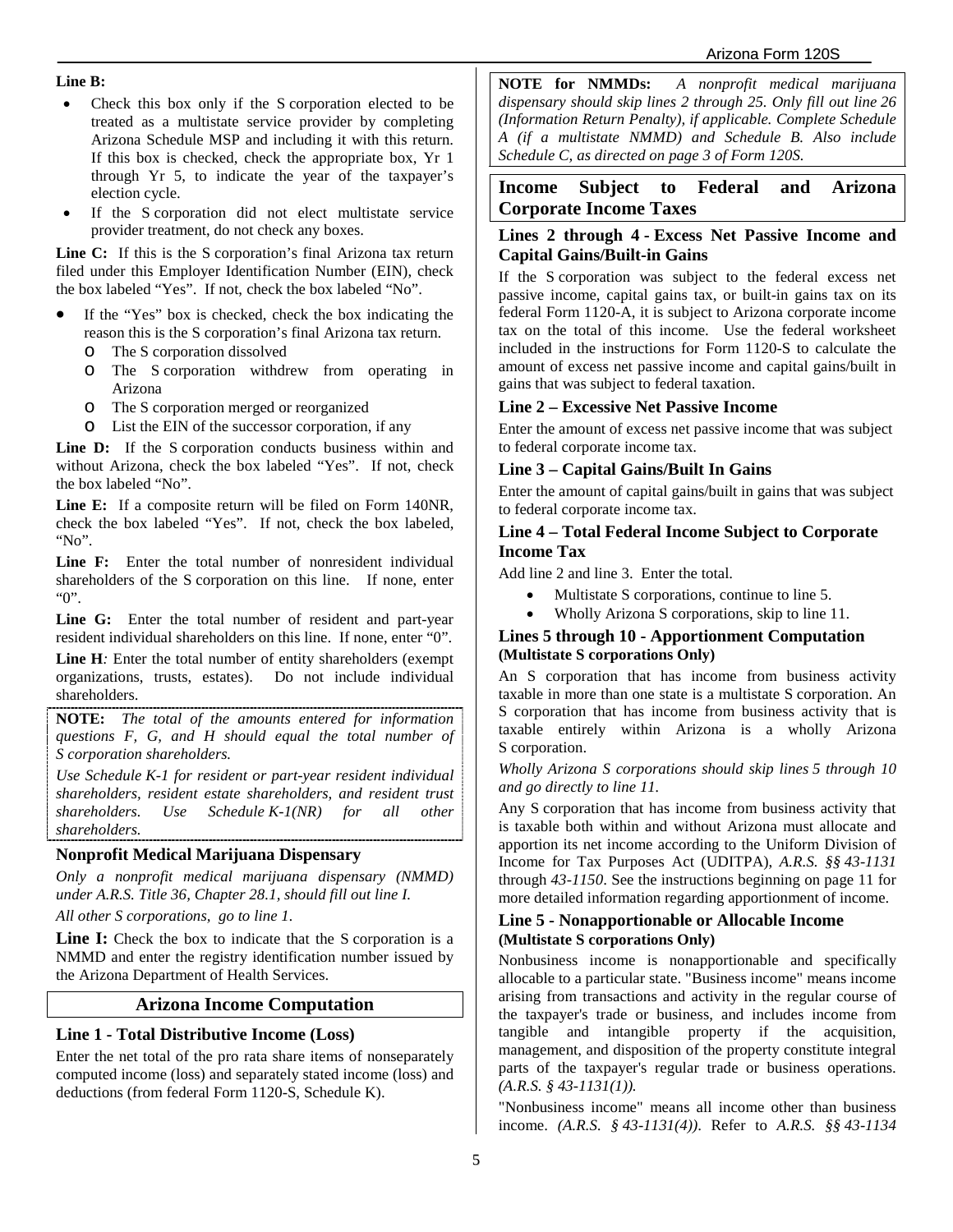through *43-1138* for the methods of allocating certain types of nonbusiness income.

Enter the total amount of all income (loss) which is nonapportionable or specifically allocable to Arizona. Include a schedule that details the amount of nonapportionable income subtracted on page 1, line 5.

### **Line 7 - Arizona Apportionment Ratio (Multistate S corporations Only)**

Compute the apportionment factors according to the instructions for Schedule ACA or A. Enter on page 1, line 7, the average apportionment ratio from Schedule ACA, line 3, or from Schedule A, line A5, column C. Carry out the decimal to six places.

#### **Line 9 - Other Income Allocated to Arizona (Multistate S corporations Only)**

Enter the total amount of all income (loss) that is specifically allocable to Arizona. DO NOT include the amount of any nonbusiness income which is allocable to another state on this line. Include a schedule that details the amount of income that is allocable to Arizona.

## **Arizona Tax Liability Computation**

Is the S corporation subject to federal and Arizona corporate income tax? If so, the S corporation must complete lines 2 through 25. Is the S corporation subject to Arizona corporate income tax from the recapture of the Arizona credits for environmental technology facilities, healthy forest enterprises, renewable energy industry or qualified facilities? If so, the S corporation must complete lines 13 through 25, even if not required to complete lines 2 through 12.

## **Line 12 - Arizona Tax**

The S corporation is subject to the tax computed on line 12 only if it has income subject to tax at the corporate level on the federal Form 1120-S, even if line 11 is zero or a negative amount. Pursuant to *A.R.S. § 43-1111*, the amount of the tax is the greater of \$50 or 5.5% of the net income subject to Arizona corporate income tax (line 11).

## **Line 13 - Tax From Recapture of Tax Credits**

Enter the amount of tax due from the recapture of tax credits from Form 300, Part 2, line 31.

## **Line 14 - Subtotal**

Add lines 12 and 13. This is the amount of tax to which the total amount of tax credits claimed by the taxpayer may be applied.

## **Line 15 - Nonrefundable Tax Credits**

Enter the allowable nonrefundable tax credit amount from Form 300, Part 2, line 56. This amount cannot be larger than the amount on line 14. Include the completed credit forms and Form 300 with the tax return.

- **Enterprise Zone Credit.** The enterprise zone credit has been repealed. The repeal did not affect carryforwards of properly established credits. Complete Form 304 to claim carryforwards established in prior years.
- **Environmental Technology Facility Credit.** This tax credit is for costs incurred in constructing a qualified environmental technology manufacturing, producing, or

processing facility as described in *A.R.S. § 41-1514.02*. Complete Form 305 to claim this tax credit.

- **Military Reuse Zone Credit.** This tax credit is for net increases in employment of full-time employees working in a military reuse zone established under Arizona law. Complete Form 306 to claim this tax credit.
- **Credit for Increased Research Activities.** This tax credit is for taxpayers who incur qualified research expenses for research conducted in Arizona. A portion of the excess credit claimed for taxable years beginning from and after December 31, 2009, may be refundable with approval from the Arizona Commerce Authority. Be sure to include only the nonrefundable portion on line 15. Complete Form 308 to claim this tax credit.
- **Pollution Control Credit.** This tax credit is for expenses incurred during the taxable year to purchase real or personal property used in the taxpayer's trade or business in Arizona to control or prevent pollution. Complete Form 315 to claim this tax credit.
- **Credit for Taxes Paid for Coal Consumed in Generating Electrical Power.** This tax credit is for a percentage of the amount paid by the seller or purchaser as transaction privilege tax or use tax for coal sold to the taxpayer that is consumed in the generation of electrical power in Arizona. Complete Form 318 to claim this tax credit.
- **Credit for Solar Hot Water Heater Plumbing Stub Outs and Electric Vehicle Recharge Outlets.** This tax credit is for the installation of solar hot water heater plumbing stub outs and electric vehicle recharge outlets in houses or dwelling units constructed by the taxpayer. The houses or dwelling units must be located in Arizona. Complete Form 319 to claim this tax credit.
- **Credit for Employment of TANF Recipients.** This tax credit is for net increases in qualified employment for recipients of temporary assistance for needy families (TANF) who are residents of Arizona. Complete Form 320 to claim this tax credit.
- **Agricultural Pollution Control Equipment Credit.** This tax credit is for expenses incurred during the taxable year to purchase tangible personal property that is primarily used in the taxpayer's business in Arizona to control or prevent agricultural pollution. Complete Form 325 to claim this tax credit.
- **Credit for Donation of School Site.** This tax credit is for the donation of real property and improvements to an Arizona school district or Arizona charter school for use as a school or as a site for the construction of a school. Complete Form 331 to claim this tax credit.
- **Credits for Healthy Forest Enterprises.** These tax credits are for net increases in qualified employment positions in a healthy forest enterprise and net training and certifying costs. Use Form 332 to claim these tax credits.
- **Credit for Employing National Guard Members.** This tax credit is for an employer who has an employee that is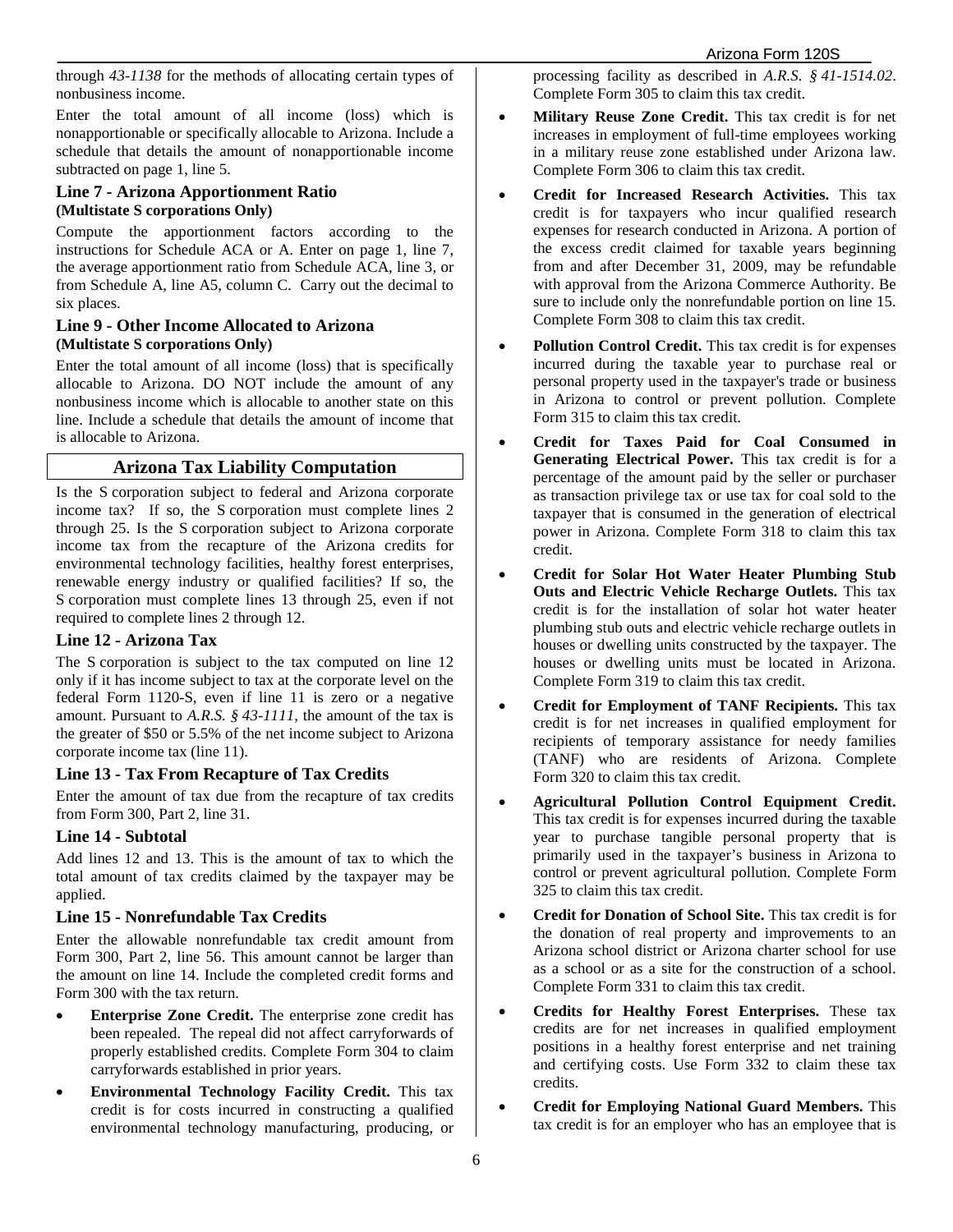a member of the Arizona National Guard and the employee was placed on active duty. Use Form 333 to claim this tax credit.

- **Credit for Corporate Contributions to School Tuition Organizations.** This credit is for corporations who make contributions to school tuition organizations which provide scholarships and tuition grants to children attending qualified nongovernmental schools. Use Form 335 to claim this tax credit.
- **Credit for Solar Energy Devices - Commercial and Industrial Applications.** This credit is available to taxpayers that install solar energy devices for commercial, industrial, or any other nonresidential purpose in the taxpayer's trade or business located in Arizona. The taxpayer or an exempt organization may transfer the credit to a third party that either financed, installed, or manufactured the qualifying solar energy device. Use Form 336 to figure this tax credit.
- **Credit for Water Conservation System Plumbing Stub Outs.** The credit for water conservation system plumbing stub outs has expired. This credit may not be claimed for taxable years ending after December 31, 2011. However, any credit carryover established in calendar year 2011 and prior will be allowed for not more than five consecutive taxable years. Use Form 337 to figure any allowable credit carryover. Taxable year 2016 is the last year a taxpayer may claim a carryforward of this credit.
- **Credit for Corporate Contributions to School Tuition Organizations for Displaced Students or Students with Disabilities.** This tax credit is for corporations who make contributions to school tuition organizations that provide scholarships and tuition grants to qualifying children attending qualified nongovernmental schools. Use Form 341 to claim this tax credit.
- **Renewable Energy Production Tax Credit.** This tax credit is for taxpayers that produce electricity using qualified energy resources. Approval by the Arizona Department of Revenue is required prior to claiming this tax credit. Use Form 343 to claim this tax credit.
- **Solar Liquid Fuel Credit.** This credit is for taxpayers in the solar liquid fuel industry. Credits are allowed for taxpayers who:
	- o Have increased research and development activities in Arizona related to solar liquid fuel.
	- o Produce solar liquid fuel in Arizona in commercial quantities.
	- o Incur costs to convert or modify existing motor vehicle service stations for the retail sale of solar liquid fuel to customers in Arizona.
	- Use Form 344 to claim this tax credit.

•

- **Credit for New Employment.** This tax credit is for taxpayers that have net increases in employment. The credit limit is administered by the Arizona Commerce Authority. Use Form 345 to claim this tax credit.
- **Additional Credit for Increased Research Activities for Basic Research Payments.** This tax credit is for taxpayers that make qualified basic research payments for research conducted in Arizona. Approval by the Arizona

Department of Revenue is required prior to claiming this tax credit. Use Form 346 to claim this tax credit.

- **Credit for Qualified Health Insurance Plans.** The credit for qualified health insurance plans has been repealed. All credits for qualified health insurance plans that were properly established can be carried forward for the respective three year carry forward period. Use Form 347 to claim this carry-forward tax credit.
- **Credit for Renewable Energy Investment and Production for Self-Consumption by Manufacturers and International Operations Centers.** This tax credit is for investment in new renewable energy facilities that produce energy for self-consumption using renewable energy resources if the power will be used primarily for manufacturing or for International Operations Centers. Use Form 351 to claim this tax credit.

Complete the appropriate credit form for each tax credit. Include the completed credit form and Form 300 with the tax return.

*Amended Returns:* Include the completed credit form(s) and Arizona Form 300 with the amended Form 120S, whether or not the amount claimed on line 15 has changed.

#### **Line 16 - Credit Type**

Indicate which nonrefundable tax credits were used on line 15 by entering the applicable form number(s) in the space provided.

| <b>Nonrefundable Income Tax Credit</b>                                                                                                 | Form |
|----------------------------------------------------------------------------------------------------------------------------------------|------|
| Enterprise Zone Credit                                                                                                                 | 304  |
| Environmental Technology Facility Credit                                                                                               | 305  |
| Military Reuse Zone Credit                                                                                                             | 306  |
| Credit for Increased Research Activities                                                                                               | 308  |
| Pollution Control Credit                                                                                                               | 315  |
| Credit for Taxes Paid for Coal Consumed in                                                                                             | 318  |
| Generating Electrical Power                                                                                                            |      |
| Credit for Solar Hot Water Heater Plumbing Stub Outs<br>and Electric Vehicle Recharge Outlets                                          | 319  |
| Credit for Employment of TANF Recipients                                                                                               | 320  |
| <b>Agricultural Pollution Control Equipment Credit</b>                                                                                 | 325  |
| Credit for Donation of School Site                                                                                                     | 331  |
| <b>Credits for Healthy Forest Enterprises</b>                                                                                          | 332  |
| Credit for Employing National Guard Members                                                                                            | 333  |
| Credit for Corporate Contributions to School Tuition<br>Organizations                                                                  | 335  |
| Credit for Solar Energy Devices - Commercial and<br><b>Industrial Applications</b>                                                     | 336  |
| Credit for Water Conservation System Plumbing Stub<br>Outs                                                                             | 337  |
| Credit for Corporate Contributions to School Tuition<br>Organizations for Displaced Students or Students With<br><b>Disabilities</b>   | 341  |
| Renewable Energy Production Tax Credit                                                                                                 | 343  |
| Solar Liquid Fuel Credit                                                                                                               | 344  |
| Credit for New Employment                                                                                                              | 345  |
| Additional Credit for Increased Research Activities for<br><b>Basic Research Payments</b>                                              | 346  |
| Credit for Qualified Health Insurance Plans                                                                                            | 347  |
| Credit for Renewable Energy Investment and<br>Production for Self-Consumption by Manufacturers<br>and International Operations Centers | 351  |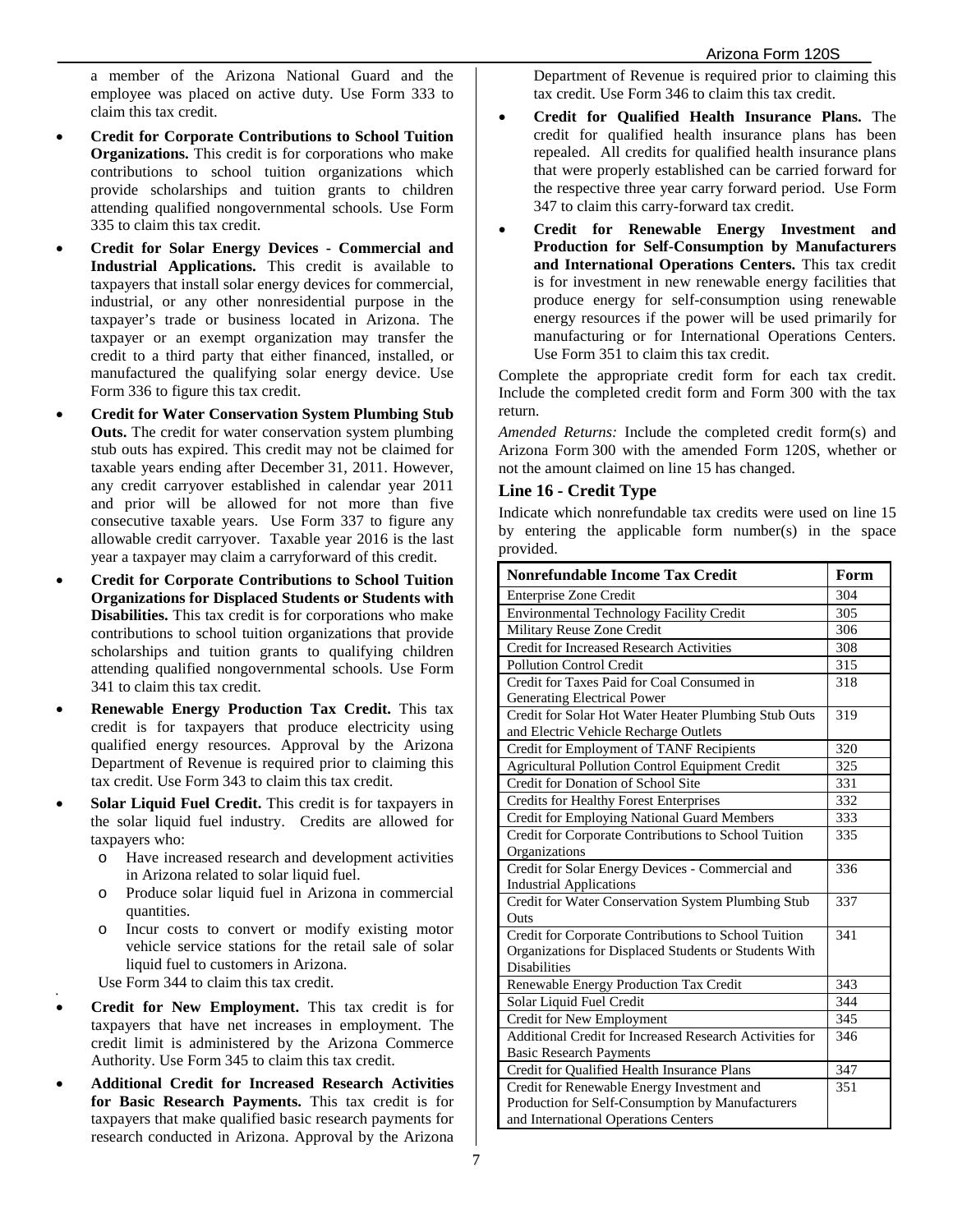### **Line 17 - Arizona Tax Liability**

Subtract line 15 from line 14. If line 15 is more than line 14, enter zero (0). Line 17 cannot be a negative amount.

#### **Tax Payments and Refundable Credits**

#### **Line 18 - Refundable Tax Credits**

Check the box(es) marked 308, 342 and/or 349 to indicate which of these tax credits the taxpayer is claiming. Enter the total amount of the credits claimed on line 18.

**Credit for Increased Research Activities.** A portion of this tax credit is refundable for qualified taxpayers. The refund is limited to 75% of the excess credit, which is the current year's credit less the current year's tax liability, not to exceed the amount approved by the Arizona Commerce Authority. Include a copy of your "Certificate of Qualification" from the Arizona Commerce Authority, Form 300, and Form 308 with your tax return. Enter the amount from Form 308, Part 7, line 44.

**Credit for Renewable Energy Industry.** This tax credit is for expanding or locating qualified renewable energy operations in Arizona and is refundable in five equal installments. Preapproval and post-approval are required through the Arizona Commerce Authority. Include a copy of your "Certification of Qualification" from the Arizona Commerce Authority and Form 342 with your tax return to claim this credit. Enter the amount from Form 342, Part 6, line 18.

**Credit for Qualified Facilities.** This tax credit is for expanding or locating a qualified facility in Arizona and is refundable in five equal installments. Pre-approval and postapproval are required through the Arizona Commerce Authority. Include a copy of your "Certification of Qualification" from the Arizona Commerce Authority and Form 349 with your tax return to claim this credit. Enter the amount from Form 349, Part 8, line 18.

If you are claiming more than one of the refundable tax credits, check the appropriate boxes and add the amounts from the credit forms together and enter the total on line 18, or use the following worksheet to figure the amount to enter on line 18.

| <b>Refundable Credit Worksheet</b>       |  |  |  |  |  |
|------------------------------------------|--|--|--|--|--|
| 1. Enter the refundable credit from Form |  |  |  |  |  |
| 308, Part 7, line 44.                    |  |  |  |  |  |
| 2. Enter the apportioned credit from     |  |  |  |  |  |
| Form 342, Part 6, line 18.               |  |  |  |  |  |
| 3. Enter the apportioned credit from     |  |  |  |  |  |
| Form 349, Part 8, line 18.               |  |  |  |  |  |
| 4. Add the amounts on lines 1, 2, and 3. |  |  |  |  |  |
| Enter the total here and on Form         |  |  |  |  |  |
| 120S, line 18.                           |  |  |  |  |  |

*Amended Returns:* Include the completed credit form(s) with the amended Form 120S, with Form 300, if applicable, whether or not the amount claimed on line 18 has changed.

#### **Line 19 - Extension Payments**

*Original Returns:* Enter any payment made with the request for extension of time to file the income tax return or made online by the original due date.

*Amended Returns:* Enter any payment made with the request for an extension of time to file the original return or made online by the original due date. DO NOT include or enter the amount of any penalties or interest paid.

### **Line 20 - Estimated Payments**

*Original Returns:* Enter the total amount paid by the S corporation for the taxable year. Include a schedule listing dates and payments made.

*Amended Returns:* Enter the total amount of estimated tax payments made by the S corporation for the taxable year. Do not include the amount of any penalties paid, or any reduction for the amount of an overpayment that was designated as an estimated tax payment for 2016 on a prior return.

#### **Line 21 - Total Payments**

*Original Returns:* Add lines 18, 19 and 20. Enter the total.

*Amended Returns*: Enter the total amount of tax payments made for the taxable year. Compute the total as follows:

- Add the amounts entered on lines 18, 19 and 20.
- Add the amount of a payment sent with the original return (if any);
- Add the amount of any payments made after the original return was filed; and
- Subtract the amount of any overpayment of tax (from the original return, line 23) and the total amount of any overpayments from an Arizona Department of Revenue correction notice, a prior amended return, or an audit.
- Do not include or enter the amount of any penalties or interest paid.

#### **Computation of Total Due or Overpayment**

### **Line 22 - Balance of Tax Due**

If the amount on line 17 is **larger** than the amount on line 21, there is a balance of tax due. Subtract line 21 from line 17, and enter the difference. Skip line 23.

#### **Line 23 - Overpayment of Tax**

If the amount on line 21 is **larger** than the amount on line 17, there is an overpayment of tax. Subtract line 17 from line 21, and enter the difference.

#### **Line 24 - Penalty and Interest**

The S corporation may choose to calculate any penalty and interest due as a result of late filing, late payment of tax, or extension underpayment of tax. Interest is calculated on the amount shown on line 22 at the prevailing rate. The interest period is from the original due date of the return to the payment date. See the "Penalties and Interest" section beginning on page 3 of these instructions.

#### *Do not include or enter the amount from the Estimated Tax Underpayment Penalty.*

If the S corporation chooses not to calculate interest and penalties, the department will calculate them, and include that amount in any refund, or bill the taxpayer, as appropriate.

#### **Line 25 - Estimated Tax Underpayment Penalty**

*Original returns:* The S corporation DOES NOT HAVE TO COMPLETE Form 220, *Underpayment of Estimated Tax by Corporations*, if the S corporation made estimated tax payments equal to 90% of the current taxable year's tax liability, and paid in four equal installments. The department will compute the underpayment of estimated tax penalty based on this method and notify the S corporation of any amount due.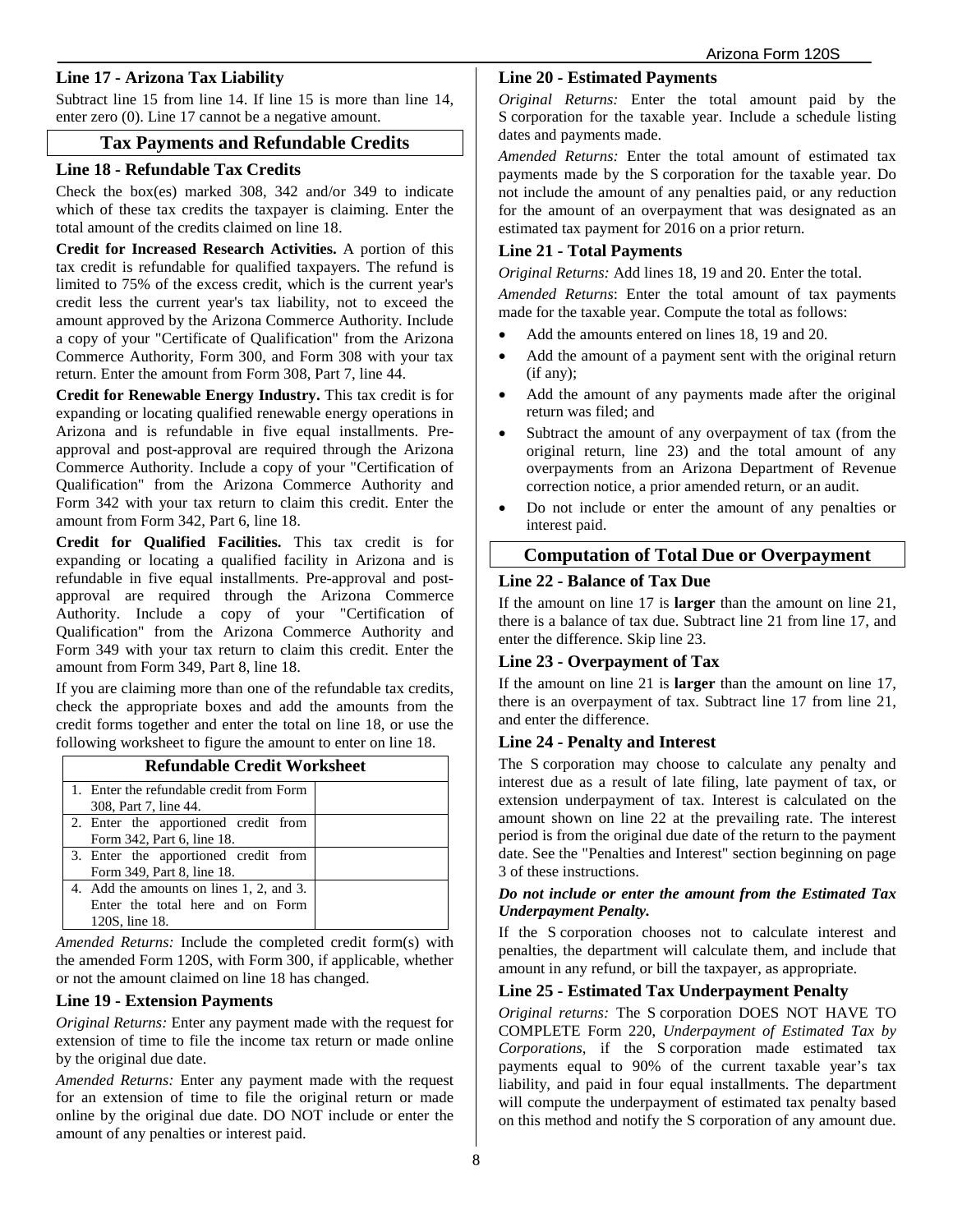If the S corporation elects to have the department compute the penalty, do not check box **25A** or enter an amount on line 25.

The S corporation MUST COMPLETE Form 220, even though no penalty is due, if it made its estimated tax payments based on any of the following methods:

- The annualized income installment method:
- The adjusted seasonal installment method; or
- An amount, paid in four equal installments, that is equal to the sum of:

Ninety percent of the portion of the current taxable year's Arizona tax liability that is attributable to built-in gains income or certain capital gains income; **plus**

One hundred percent of the portion of the prior taxable year's Arizona tax liability that is attributable to excess net passive income.

Enter the total penalty from Form 220, Part C, line 37. Include the completed Form 220 with the return **and** check box **25A**.

*Amended returns:* Do not recompute the estimated tax underpayment penalty. Enter the amount from line 25 of the original return or the amount from an Arizona Department of Revenue correction notice.

#### **Line 26 - Information Return Penalty**

*Original Returns:* If no tax liability is due, and this return is filed late (including extension) or incomplete, enter the amount of the information return penalty on this line. The information return penalty is \$100 for each month, or fraction of a month, that the failure continues, up to a maximum penalty of \$500.

*Amended Returns:* Do not recompute the information return penalty. Enter the amount from line 26 of the original return or the amount from an Arizona Department of Revenue correction notice.

#### **Line 27 - Total Due**

If the taxpayer had a balance of tax due on line 22, add line 22, line 24 and line 25. Enter the total on line 27. S corporations that do not have a tax liability, enter the amount from line 26. This is the total amount due. Payments can be made via check, electronic check, money order, or credit card.

#### **Check or Money Order**

Make checks payable to Arizona Department of Revenue. Include the taxpayer's EIN on the front of the check or money order. Include the check or money order with the return.

#### **Internet Payments**

Corporate taxpayers must be licensed by the department before they can register to pay taxes online. Visit www.AZTaxes.gov to register and make payments over the internet.

### **Electronic payment from checking or savings account**

Payments can be made electronically from a checking or savings account. Visit www.aztaxes.gov and choose the e-check option. There is no fee to use this method. This payment method will debit the amount from the specified checking or savings account on the date specified. If an electronic payment is made from a checking or savings account, a confirmation number will be generated. Please keep this confirmation number as proof of payment.

#### **Credit card payment**

Payments can be made via American Express, Discover, MasterCard or VISA credit cards. Visit www.aztaxes.gov and choose the credit card option. This will take you to the website of the credit card payment service provider. The service provider will charge a convenience fee based on the amount of the tax payment. The service provider will disclose the amount of the convenience fee during the transaction and the option to continue or cancel the transaction will be presented. If you accept the convenience fee and complete the credit card transaction, a confirmation number will be generated. Please keep this confirmation number as proof of payment.

### **Line 28 - Overpayment**

If the taxpayer had an overpayment of tax on line 23, subtract the total of line 24 and line 25 from line 23. Enter a positive difference on line 28. This is the total overpayment. If the difference is negative, enter the difference as a positive number on line 27.

### **Line 29 - Overpayment Applied to Estimated Tax**

*Original Returns:* The taxpayer may apply part or all of an overpayment reported on line 28 as a 2017 estimated tax payment. Enter the applicable amount on line 29.

*Amended Returns*: The taxpayer may apply part or all of an overpayment reported on line 28 as a 2017 estimated tax payment, if this amended return is filed during the taxpayer's taxable year 2017. Enter the applicable amount on line 29.

#### **Line 30 - Refund**

Subtract line 29 from line 28. Enter the difference. This is the net refund amount.

#### **APPORTIONMENT OF INCOME**

*A.R.S. §§ 43-1131* through *43-1150* govern the apportionment of income. A corporation that engages in activities both within and without Arizona must apportion its business income based on property, payroll, and sales in Arizona as compared with everywhere. "Everywhere" means the property, payroll, and sales factors related to the whole combined or consolidated business.

#### **NON-APPORTIONABLE INCOME**

Apportionment factors generating non-apportionable or nontaxable (i.e. U.S. Interest) income are not to be included in the calculation of the apportionment ratio.

#### **ADMINISTRATIVE RELIEF REQUESTS**

*A.R.S. § 43-1148* provides administrative relief if the allocation and apportionment provisions of UDITPA do not fairly represent the extent of the taxpayer's business activity in this state. The taxpayer may petition for or the department may require, in respect to all or any part of the taxpayer's business activity, if reasonable:

- Separate accounting, except with respect to an Arizona affiliated group, as defined in *A.R.S. § 43-947*.
- The exclusion of any one or more of the factors.
- The inclusion of one or more additional factors which will fairly represent the taxpayer's business activity in this state.
- The employment of any other method to effectuate an equitable allocation and apportionment of the taxpayer's income, other than disallowance of a properly elected consolidated return.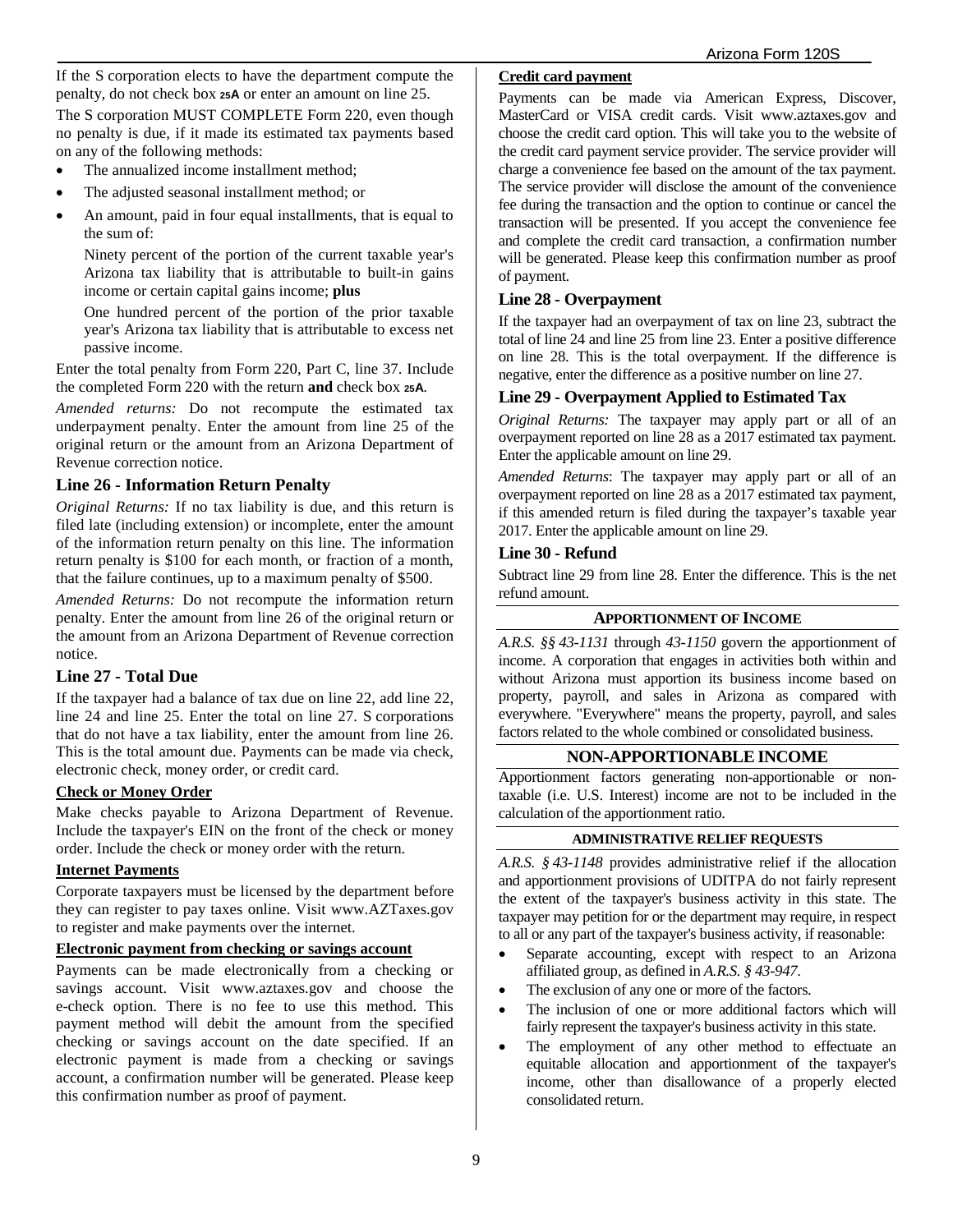This section permits a departure from the allocation and apportionment provisions only in limited cases. *A.R.S. § 43-1148* may be invoked only if unusual fact situations produce incongruous results under the apportionment and allocation provisions. Taxpayers seeking such relief should submit a letter to the Corporate Income Tax Audit Section 60 days prior to the filing of the return setting forth the relief that is requested and the justification for the relief.

The department normally makes such determinations only upon audit of the taxpayer. Such a detailed examination of the specific facts and circumstances reveals whether such unusual fact situations and incongruous results exist.

#### **COMPUTING THE APPORTIONMENT RATIO**

When computing the factors of the apportionment ratio, carry the result out to six (6) places after the decimal. If the seventh  $(7<sup>th</sup>)$  place after the decimal is five (5) or more, round the sixth  $(6<sup>th</sup>)$  decimal place up to the next higher digit. If the seventh  $(7<sup>th</sup>)$  place after the decimal is less than five (5), leave the sixth  $(6<sup>th</sup>)$  place decimal as it is.

#### **Example #1:**

| Arizona Factor    | 123,456  |
|-------------------|----------|
| Everywhere Factor | 789.654  |
| Factor            | .1563418 |

The seventh  $(7<sup>th</sup>)$  digit after the decimal is "8". Since "8" is greater than "5", the sixth  $(6<sup>th</sup>)$  digit after the decimal is increased to the next higher digit, "2".

The factor rounded to six (6) decimal places is .156342.

#### **Example #2:**

| Total Ratio                | .179865  |
|----------------------------|----------|
| Divided by                 | Δ        |
| <b>Apportionment Ratio</b> | .0449662 |

The seventh  $(7<sup>th</sup>)$  digit after the decimal is "2". Since "2" is less than "5", the sixth (6<sup>th</sup>) digit after the decimal remains "6". No increase to the sixth  $(6<sup>th</sup>)$  digit after the decimal is made.

The apportionment ratio rounded to six (6) decimal places is .044966.

## **Schedule ACA - AIR CARRIER Apportionment Formula**

### **(Multistate S corporation Air Carriers Only)**

*A.R.S. § 43-1139(B)* requires a taxpayer that is a qualifying air carrier to use revenue miles to apportion its business income to Arizona. The taxpayer must be engaged in air commerce. "Air commerce" means transporting persons or property for hire by aircraft in interstate, intrastate or international transportation.

The taxpayer must complete Schedule ACA. Schedule ACA is available on the department's website. Check the box on line A on page 1. Do not complete Schedule A.

### **NON-AIR CARRIER APPORTIONMENT FORMULA (NON-AIR CARRIER MULTISTATE S CORPORATIONS ONLY)**

Non-air carrier multistate S corporations have the opportunity to choose one of two apportionment formulas for calculating the apportionment ratio:

- The enhanced apportionment formula, or
- The standard apportionment formula.

Check the box on line A of page 1 of the return to indicate which apportionment formula, "Standard" or "Enhanced", will be used to calculate the apportionment ratio on the S corporation's return. Whichever apportionment method is indicated, the taxpayer must complete the apportionment ratio using that formula. (The taxpayer cannot use "Standard" to calculate one factor of the ratio, and "Enhanced" to calculate another factor of the ratio.)

For the standard apportionment ratio, the numerator of the fraction of the standard apportionment formula is the property factor plus the payroll factor plus two times the sales factor. The denominator of the fraction is four. Use the numbers located on the left-hand side of Schedule A, column A, to weight the property, payroll, and sales factors respectively.

For the enhanced apportionment ratios, the numerator of the fraction is two and one-half (2.5) times the property factor plus two and one-half (2.5) times the payroll factor plus ninety-five (95) times the sales factor. The denominator of the fraction is 100. Use the numbers located on the right-hand side of Schedule A, column A to weight the property, payroll, and sales factors respectively.

Taxpayers apportioning income or (loss) must complete lines 5 through 10 on page 1.

#### **Line A1 - Property Factor**

The Property Factor is a fraction that represents the average value of the taxpayer's property owned or rented and used in Arizona to the total average value of the taxpayer's property owned or rented and used during the tax period.

The value of tangible personal property and real property owned by the taxpayer is its original cost. The taxpayer normally determines the average value of its owned property by averaging the values at the beginning and ending of the tax period. Property used to generate non-apportionable or nontaxable income is not included in the property factor.

The value of tangible personal property and real property rented by the taxpayer is eight (8) times its net annual rental rate. The net annual rental rate is the annual rental rate paid by the taxpayer for rented property, less the aggregate annual subrental rates paid by subtenants of the taxpayer. The taxpayer automatically achieves averaging for rented property by the method of determining the net annual rental rate of such property.

For a discussion of the treatment of computer software in the property factor, refer to *CTR 01-2*, *How Does a Taxpayer Filing an Arizona Corporate Income Tax Return Determine Whether Computer Software is Included in the Property Factor*.

Report real property situated and tangible personal property permanently located in Arizona as property within Arizona. Attribute the value of mobile property to Arizona based on the total time that the property was within Arizona.

#### *Taxpayers Electing "STANDARD APPORTIONMENT"*

- Check the box labeled "STANDARD" on line A of the return.
- Divide the numerator of the property factor by the denominator. The result is the "Standard" property factor. Express the ratio as a decimal carried out to six (6) places. The property factor will not exceed 1.0.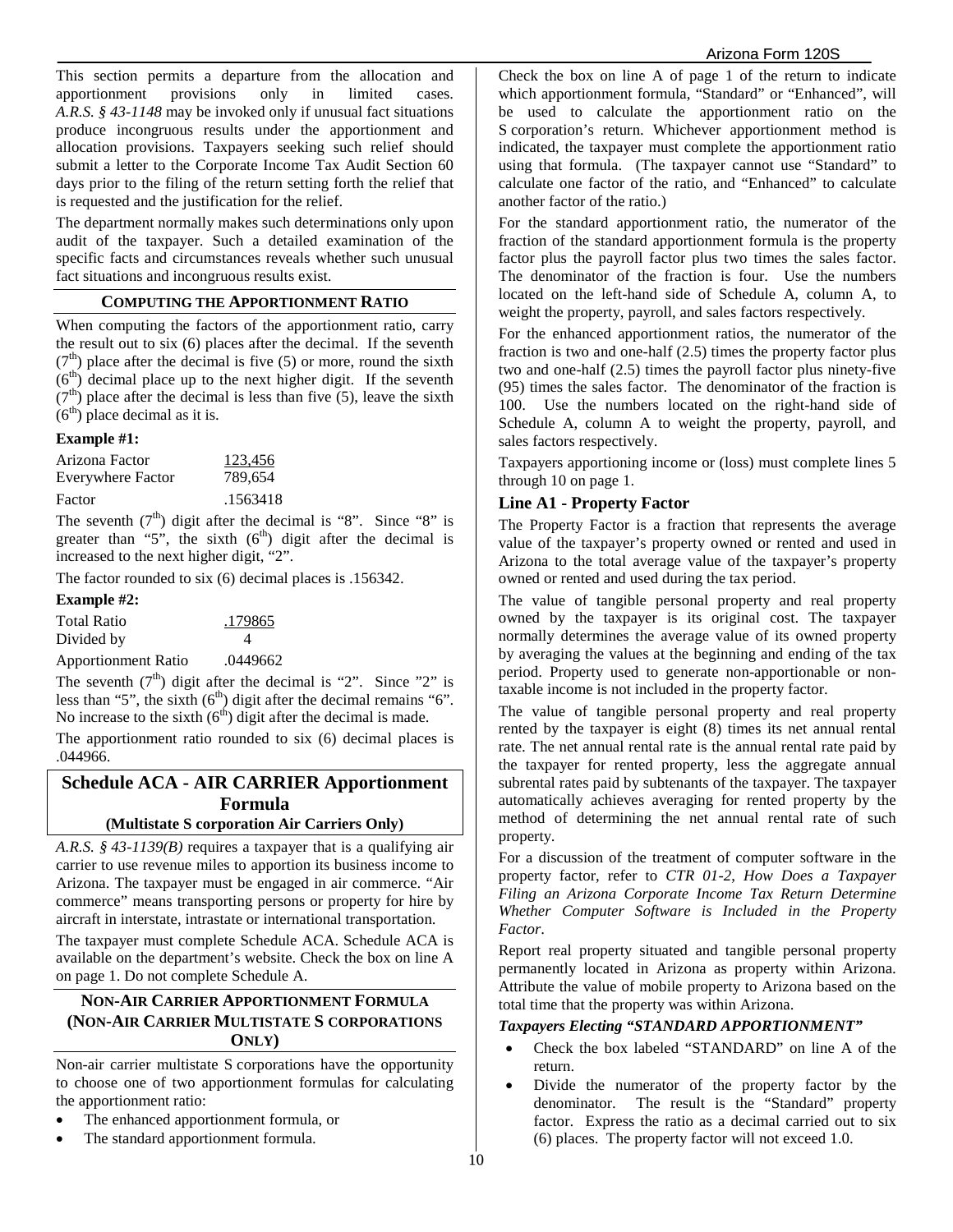#### *Taxpayers Electing "ENHANCED APPORTIONMENT"*

- Check the box labeled "ENHANCED" on line A of the return.
- Multiply the numerator of the property factor by two and one-half (2.5). Divide that result by the denominator. The result is the "Enhanced" property factor. Express the ratio as a decimal carried out to six (6) places. The property factor may exceed 1.0 but may not exceed 2.5.

For additional information on the property factor, refer to: *A.R.S. §§ 43-1140* through *43-1142 A.A.C. R15-2D-601*through *R15-2D-607* and *R15-2D-902 CTR 01-2, How Does a Taxpayer Filing an Arizona Corporate Income Tax Return Determine Whether Computer Software is Included in the Property Factor*

#### **Line A2 - Payroll Factor**

The Payroll Factor is a fraction that represents the compensation paid in Arizona by the taxpayer to the total compensation paid by the taxpayer during the tax period.

Report the salaries, wages, or other compensation of officers, employees, etc., as within Arizona if the performance of their services occurs entirely in Arizona. This rule applies regardless of where payment is made or control exercised. This rule also applies regardless of whether the performance of the services is partly or wholly in connection with the apportionable business carried on outside the state or in interstate or foreign commerce. Payroll used to generate non-apportionable or nontaxable income is not included in the payroll factor.

Allocate the compensation of officers and employees who perform services partly within and partly without Arizona to this state when:

- The services performed outside of Arizona are incidental to the employee's service within Arizona; or
- The employee's base of operation is in Arizona; or
- The employee has no base of operation in any state but the direction or control of the employee is from Arizona; or
- The employee has no base of operation in any state, and there is no direction or control from a state in which the employee performs some part of his services, but the employee's residence is in Arizona.

#### *Taxpayers Electing "STANDARD APPORTIONMENT"*

- Check the box labeled "STANDARD" on line A of the return is checked
- Divide the numerator of the payroll factor by the denominator. The result is the "Standard" payroll factor. Express the ratio as a decimal carried out to six (6) places. The payroll factor will not exceed 1.0.

#### *Taxpayers Electing "ENHANCED APPORTIONMENT"*

- Check the box labeled "ENHANCED" on line A of the return.
- Multiply the numerator of the payroll factor by two and one-half (2.5). Divide that result by the denominator. The result is the "Enhanced" payroll factor. Express the ratio as a decimal carried out to six (6) places. The payroll factor may exceed 1.0 but may not exceed 2.5.

For additional information on the payroll factor, refer to: *A.R.S. §§ 43-1143, 43-1144 A.A.C. R15-2D-701* through *R15-2D-705*

#### **Line A3 - Sales Factor**

The Sales Factor is a fraction that represents the total sales of the taxpayer in Arizona to the total sales of the taxpayer during the tax period.

"Sales" includes all gross receipts from transactions and activities in the course of the regular trade or business that produce income. (Gross receipts from non-apportionable or non-taxable income are not included in the sales factor.)

Sales of tangible personal property are sourced on a destination sales basis. Sales of real property is determined based on the location of the property. Generally, sales of other than tangible personal property is determined based on the location where the income producing activity occurs. Service income is determined based on the location of the income producing activity, *unless* the taxpayer elected to be treated as a Multistate Service Provider (MSP). (See the box below for a description of an MSP.)

#### *TAXPAYERS THAT QUALIFY AS MULTISTATE SERVICE PROVIDERS ELECTING TO SOURCE SALES OF SERVICES TO ARIZONA USING A COMBINATION OF INCOME PRODUCING ACTIVITY SALES AND MARKET SALES*

*For taxable years beginning from and after December 31, 2013, taxpayers that qualify as a MSP may elect to treat sales from service as being sourced to Arizona based on a combination of income producing activity sales and market sales. Multistate taxpayers complete Schedule MSP to determine if they qualify as a MSP. If the taxpayer qualifies, and wishes to make the election, the completed Schedule MSP must be included with the taxpayer's original, timely-filed tax return. (The election to be treated as a MSP cannot be made on an amended return.) Once made, the election is binding for five (5) years. For each year of the election period, Schedule MSP must be completed by the taxpayer to source sales from services to Arizona. Once Schedule MSP is completed, the taxpayer can compute the sales factor.* 

*Taxpayers that qualify, and who want to make the election, should:* 

- *Ensure the completed Schedule MSP is included with the return*
- *Ensure the box on Line B of the return is checked*
- *Ensure the box indicating the year of the election cycle is checked*
- *Enter on line A3b, column A, the Arizona sales from services from the completed Schedule MSP, line B5.*
- *Complete the calculation of the sales factor following the instructions for the taxpayer's choice of the "STANDARD" or "ENHANCED" apportionment formula.*

**Taxpayers qualifying as an MSP, and electing to be treated as an MSP:**

• Enter the Arizona sales from services on line A3b from the completed Schedule MSP, line B5.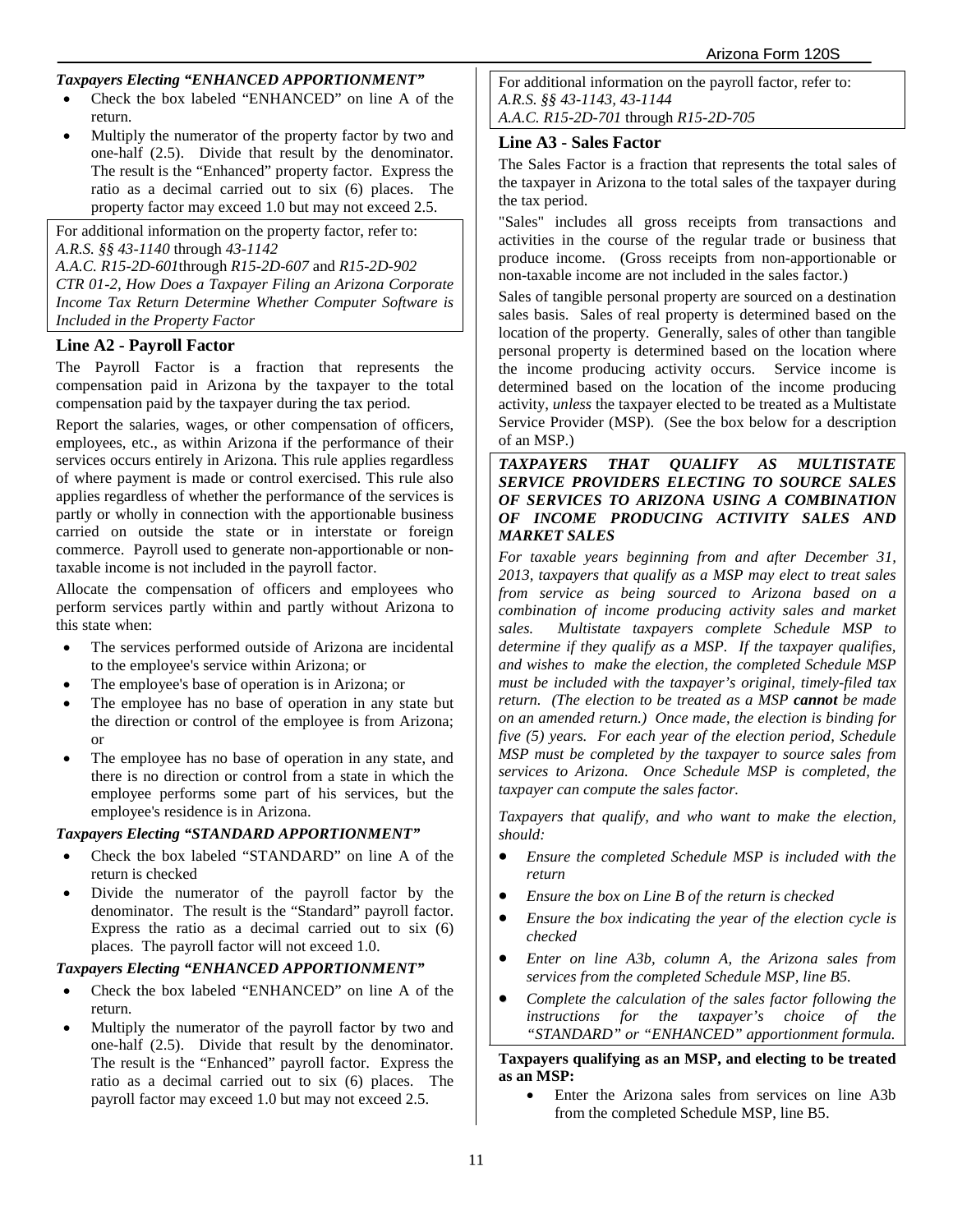#### **Taxpayers not making the election to be treated as an MSP:**

- Include Arizona sales from services on line A3c.
- Leave line A3b blank.

#### *Taxpayers Electing "STANDARD APPORTIONMENT"*

- Check the box labeled "STANDARD" on line A of the return.
- Multiply the numerator of the sales factor by two  $(2)$ . Divide that result by the denominator. The result is the "Standard" sales factor. Express the ratio as a decimal carried out to six (6) places. The sales factor will not exceed 2.0.

#### *Taxpayers Electing "ENHANCED APPORTIONMENT"*

- Check the box labeled "ENHANCED" on line A of the return.
- Multiply the numerator of the sales factor by ninety-five (95). Divide that result by the denominator. The result is the "Enhanced" sales factor. Express the ratio as a decimal carried out to six (6) places. The sales factor may exceed 2.0 but may not exceed 95.0

For more information on the sales factor, refer to: *A.R.S. §§ 43-1145* through *43-1147 A.A.C. R15-2D-801* through *R15-2D-807,* and *R15-2D-903 CTR 02-2, Apportionment of Installment Sale Gain CTR 07-1, Inclusion of Short Term Investments in the Sales Factor*

### **Line A4 - Total Ratio**

Add the ratios for the property factor, the payroll factor, and the sales factor in Column C. Enter the total.

### **Line A5 - Average Apportionment Ratio**

**NOTE:** *Taxpayers must exclude a factor if both the numerator and the denominator of a factor are zero (0). Do not exclude a factor if the numerator of the factor is zero (0) and the denominator of a factor is greater than zero (0).*

#### *Taxpayers Electing "STANDARD APPORTIONMENT"*

*If either the property factor or the payroll factor is excluded, determine the average ratio by dividing the total ratio by three (3). If the sales factor is excluded, determine the average ratio by dividing the total ratio by two (2). If two of the factors are excluded, the remaining factor, without respect to any weighting, is the apportionment ratio.*

### *Taxpayers Electing "ENHANCED APPORTIONMENT"*

*If either the property factor or the payroll factor is excluded, determine the average ratio by dividing the total ratio by ninety-seven and one-half (97.5). If the sales factor is excluded, determine the average ratio by dividing the total ratio by five (5). If two of the factors are excluded, the remaining factor, without respect to any weighting, is the apportionment ratio.*

#### *Taxpayers Electing "STANDARD APPORTIONMENT"*

Divide the total ratio, line A4, column C, by four (4). Enter the average ratio here and on page 1, line 7. Express the ratio as a decimal carried out to six (6) places.

#### *Taxpayers Electing "ENHANCED APPORTIONMENT"*

Divide the total ratio, line A4, column C by 100. Enter the average ratio in column C, and on page 1, line 7. Express the ratio as a decimal carried out to six (6) places.

### **Schedule B - Other Information**

Answer all questions as accurately and completely as possible.

**Question B3:** List the name, title and telephone number of the individual who Arizona Department of Revenue employees may contact to schedule an audit of this return. Confidential information may be disclosed to a principal corporate officer, any person designated by a principal corporate officer, any person designated in a resolution by the corporate board of directors or other similar governing body, or to an individual designated as an authorized representative in a valid power of attorney. A principal corporate officer of a parent corporation may execute a written authorization for a controlled subsidiary. If this individual is not a principal corporate officer, or is not designated as an authorized representative in a valid power of attorney, the taxpayer understands and agrees that confidential information may be disclosed to this individual.

## **Certification**

One or more of the following officers (president, treasurer, or any other principal corporate officer) must sign the return.

**Paid preparers:** Sign and date the return. Complete the firm name and address lines (the paid preparer's name and address, if self-employed). Enter the paid preparer's TIN, which is the firm's EIN or the individual paid preparer's social security number.

## **Schedule K-1 - S corporation Instructions**

Use this schedule for resident or part-year resident individual shareholders, resident estate shareholders, and resident trust shareholders.

Form 120S, Schedule K-1, is only required if the S corporation has capital gain (loss). If the S corporation does not have any capital gain (loss) for the taxable year, the filing of Form 120S, Schedule K-1, is not necessary.

Type or print the required information in the name, address, and information boxes on the top of the Form 120S, Schedule K-1. Indicate whether the S corporation's taxable year is a calendar year or a fiscal year; if a fiscal year, indicate the period covered by the taxable year on the schedule. Indicate whether this is an original or an amended schedule.

## **Part 1: Net Capital Gain from Investment in a Qualified Small Business – Information Schedule**

For taxable years beginning from and after December 31, 2013, Arizona allows a subtraction from Arizona gross income for any net capital gain derived from investment in a qualified small business and included in the individual taxpayer's federal adjusted gross income or the federal taxable income of the estate and trust. A qualified small business is determined by the Arizona Commerce Authority pursuant to *A.R.S. § 41-1518*. Although the subtraction is only available to individuals, estates and trusts, an S corporation shareholder that is a passthrough entity (estate or trust) will need this information to calculate its subtraction or complete the Arizona Form 141AZ, Schedule K-1 or Schedule K-1(NR), for each beneficiary.

If the shareholder's federal Schedule K-1 (Form 1120-S) includes any net capital gain (loss) from investment in a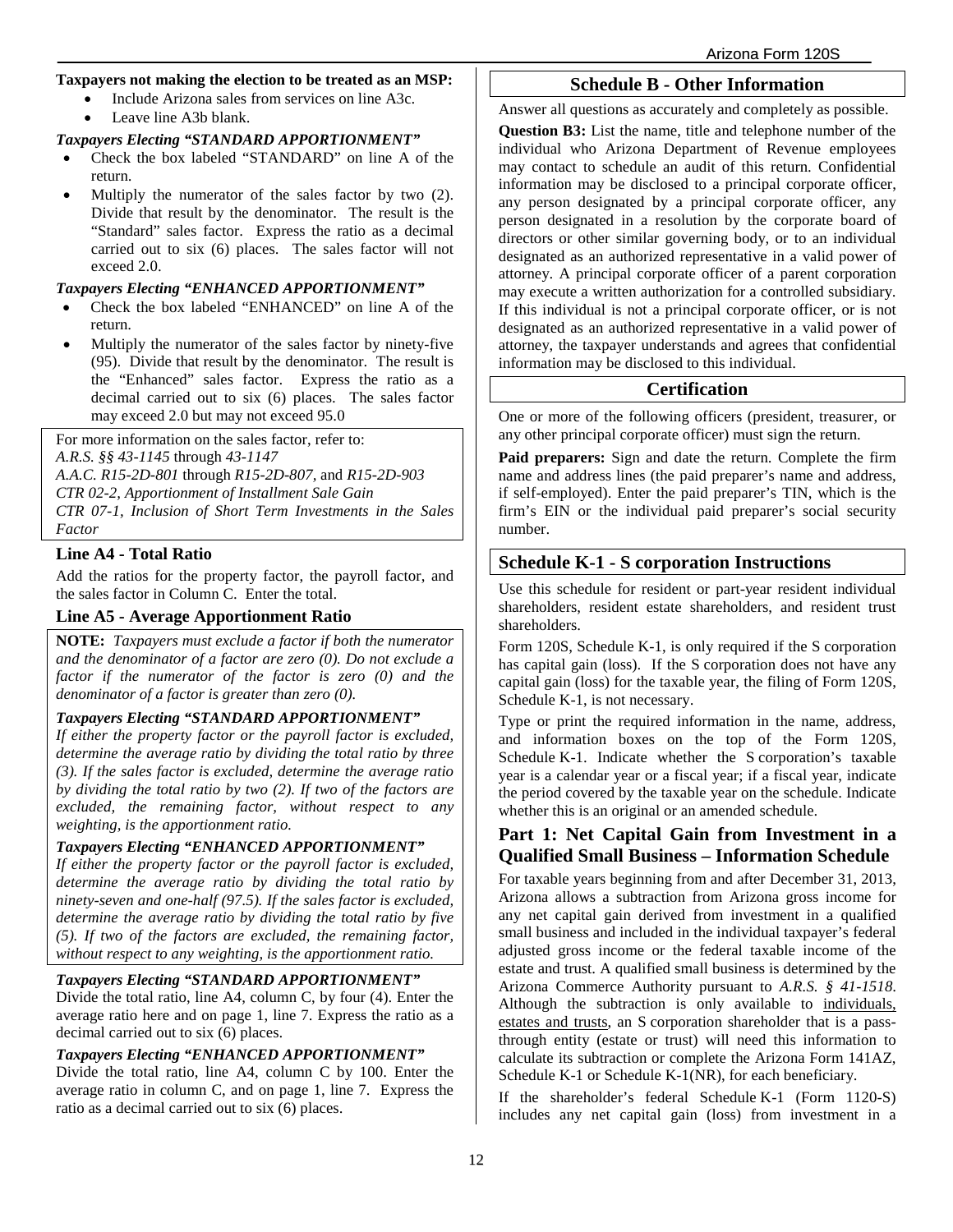qualified small business, the S corporation should complete Part 1, line 1 and Part 2, line 3. If Part 1, line 1, is zero, put zero on line 3.

If the shareholder's federal Schedule K-1 (Form 1120-S) does not include any net capital gain (loss) from investment in a qualified small business, the S corporation is not required to complete Part I and Part II, line 3.

## **Part 2: Net Long-Term Capital Gain Subtraction – Information Schedule**

Arizona allows a subtraction from Arizona gross income for a percentage of any net long-term capital gain from assets acquired **after** December 31, 2011 that is included in the individual taxpayer's federal adjusted gross income or the federal taxable income of the estate or trust. Although the subtraction is only available to individuals, estates and trusts, a shareholder that is a pass-through entity (estate or trust) will need this information to calculate the subtraction for the estate or trust or complete the Arizona Form 141AZ, Schedule K-1 or Schedule K-1(NR), for each beneficiary.

For the resident and part-year resident individual shareholder, Form 120S, Schedule K-1, provides information so the shareholder can calculate its subtraction for net long-term capital gain for assets acquired after December 31, 2011.

For the resident estate shareholder or resident trust shareholder, Form 120S, Schedule K-1, provides information to the shareholder so the shareholder can (1) calculate its subtraction for net long-term capital gain for assets acquired after December 31, 2011; and/or (2) provide information to each beneficiary so each beneficiary can calculate its subtraction for net long-term

Complete Part 2, line 2 and line 3 (if applicable) of Form 120S, Schedule K-1, as instructed on the form. If the shareholder's federal Schedule K-1 (Form 1120-S) does not include any capital gain (loss), the S corporation is not required to complete Part II.

A worksheet is provided at the end of these instructions that may assist the S corporation in determining the amounts to include in Part 2, line 2 for each shareholder's Form 120S, Schedule K-1.

## **Schedule K-1(NR) - S corporation Instructions**

Use this schedule for nonresident individual shareholders, nonresident estate shareholders, nonresident trust shareholders and exempt organization shareholders.

Type or print the required information in the name, address, and information boxes on the top of the Form 120S, Schedule K-1(NR). Indicate whether the S corporation's taxable year is a calendar year or a fiscal year; if a fiscal year, indicate the period covered by the taxable year on the schedule. Indicate whether this is an original or an amended schedule.

## **Part 1: Share of Income and Deductions**

## **Column (a) - Distributive Share Amount**

**Wholly Arizona S corporations** - in column (a), enter the distributive share amount for each line item from the federal Form 1120-S, Schedule K-1.

**Multistate S corporations -** in column (a), enter the nonresident shareholder's distributive share of the multistate S corporation's income (loss) that is subject to apportionment from the federal Form 1120-S, Schedule K-1.

### **Column (b) - Arizona Apportionment Ratio**

**Wholly Arizona S corporations -** enter 100%.

**Multistate S corporations** - enter the average ratio amount from Form 120S, Schedule A, line A5, column C, or Schedule ACA, line 3. (Refer to Schedule A or Schedule ACA instructions.)

### **Column (c) - Arizona Source Income**

**Wholly Arizona S corporations** - multiply column (a) by column (b). Enter the result in column (c).

**Multistate S corporations -** include a schedule that details (for each line item) the following computation:

- Step 1 The shareholder's distributive share of the S corporation's income subject to apportionment multiplied by the average ratio in column (b).
- Step 2 The shareholder's distributive share of the S corporation's income (loss) which is specifically allocable to Arizona.
- Step 3 The total of the amounts computed in steps 1 and 2 that is to be entered in column (c).

**NOTE:** *Do not include the amount of any nonbusiness income allocable to another state in the total entered in column (c).*

**All S corporations** - Column (c) is the shareholder's Arizona source income from the S corporation. Shareholders should refer to the instructions for Form 120S, Schedule K-1(NR), for information on completing their Arizona tax returns.

## **Part 2: Net Capital Gain From Investment in a Qualified Small Business – Information Schedule**

For taxable years beginning from and after December 31, 2013, Arizona allows a subtraction from Arizona gross income for any net capital gain derived from investment in a qualified small business and included in the individual taxpayer's federal adjusted gross income or the federal taxable income of the estate and trust. A qualified small business is determined by the Arizona Commerce Authority pursuant to *A.R.S. § 41-1518*. Although the subtraction is only available to individuals, estates and trusts, an S corporation shareholder that is a passthrough entity (estate or trust) will need this information to calculate its subtraction or complete the Form 141AZ, Schedule K-1 or Schedule K-1(NR), for each beneficiary.

If the shareholder's federal Schedule K-1 (Form 1120-S) includes any net capital gain (loss) from investment in a qualified small business, the S corporation should complete Part 2, line 16, and Part 3, line 18. If Part 2, line 16, is zero, put zero on line 18.

If the shareholder's federal Schedule K-1 (Form 1120-S) does not include any net capital gain (loss) from investment in a qualified small business, the S corporation is not required to complete Part II or Part III, line 18.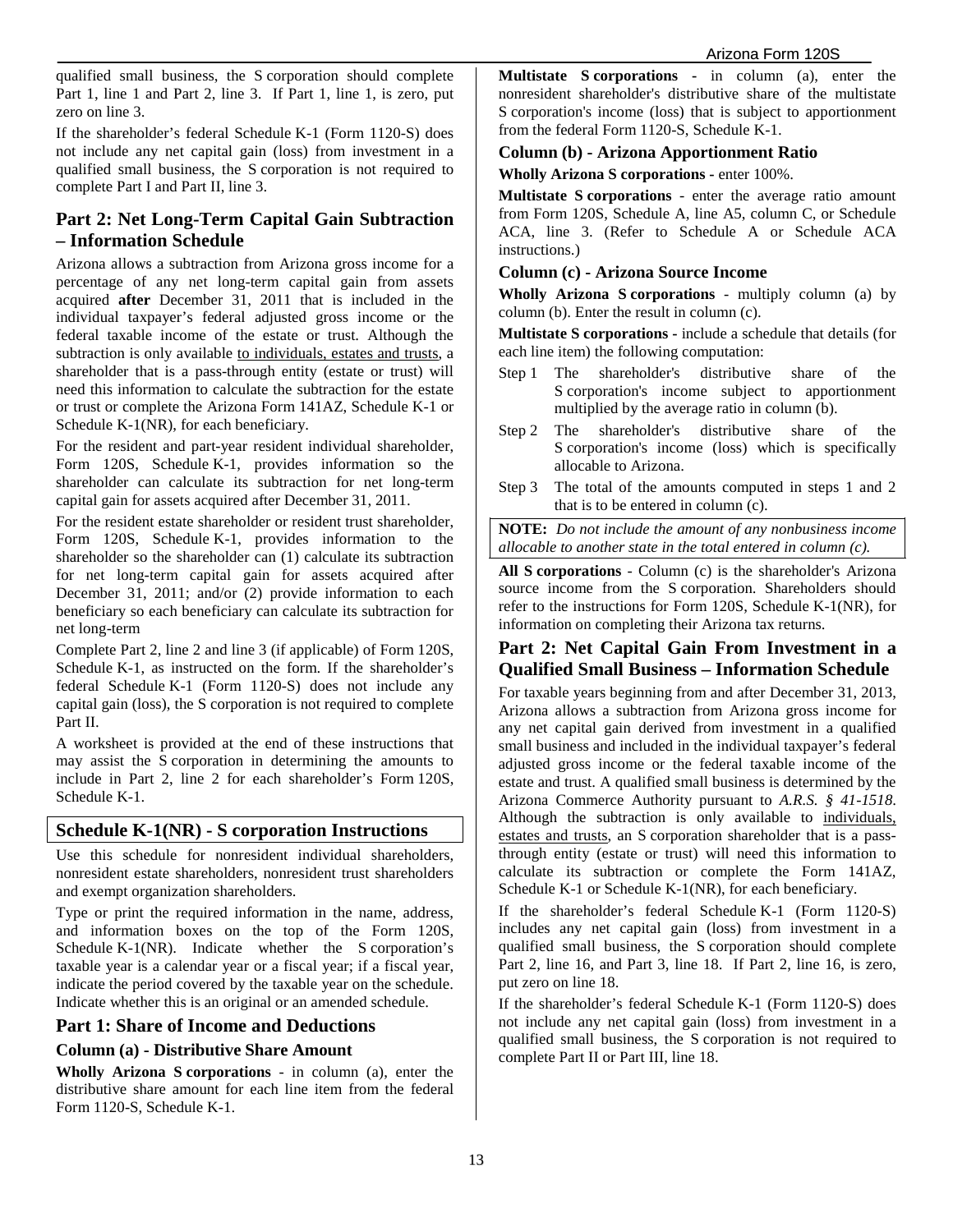## **Part 3: Net Long-Term Capital Gain Subtraction – Information Schedule**

For the nonresident individual shareholder, Part III provides information so the shareholder can calculate its subtraction for net long-term capital gain for assets acquired after December 31, 2011.

For the nonresident estate shareholder or nonresident trust shareholder, Part 3 provides information so the shareholder can (1) calculate its subtraction for net long-term capital gain for assets acquired after December 31, 2011; and/or (2) provide information to each beneficiary so each beneficiary can calculate its subtraction for net long-term capital gain for assets acquired after December 31, 2011.

The subtraction is only available to individuals, estates, and trusts.

A worksheet is provided at the end of these instructions that may assist the S corporation in determining the amounts to include on Part 3, line 17, of each nonresident shareholder's Arizona Form 120S, Schedule K-1(NR).

## **Shareholder Reporting Requirements for 2016**

### **Exempt Organization Shareholders**

Exempt organization shareholders must file Form 99T, *Arizona Exempt Organization Business Income Tax Return*, to report the income (loss) from the S corporation. This income (loss) is included in the organization's unrelated business taxable income from the federal Form 990-T.

### **Resident or Part-Year Resident Individual Shareholders**

Resident or part-year individual shareholders are taxable on their entire distributive share of income from the S corporation. The distributive share of income reported on the federal return will flow through to Form 140, *Resident Personal Income Tax Return* or Form 140PY, *Part-Year Resident Personal Income Tax*.

### **Nonresident Individual Shareholders**

Nonresident individual shareholders of S corporations operating in Arizona are subject to Arizona income tax on their distributive share of the income (loss) earned by the S corporation in Arizona. Refer to Arizona Form 120S, Schedule K-1(NR). Nonresident shareholders must file Form 140NR, *Nonresident Personal Income Tax Return*, to report this income (loss).

**Composite return:** The Arizona Department of Revenue will accept a composite return filed by the S corporation on Form 140NR for nonresident individual shareholders so long as the return includes ten or more participating members.

Refer to *Individual Income Tax Ruling (ITR) 16-2*, for more information regarding filing a composite return on Form 140NR.

### **Estate and Trust Shareholders**

Shareholders that are estates or trusts are taxable on their entire distributive share of income from the S corporation. Resident trust or estate distributive share income will flow through to Form 141AZ, *Arizona Fiduciary Income Tax Return*. Nonresident estate or trust distributive share income should be reported on Schedule A of Form 141AZ, *Arizona Fiduciary Income Tax Return*.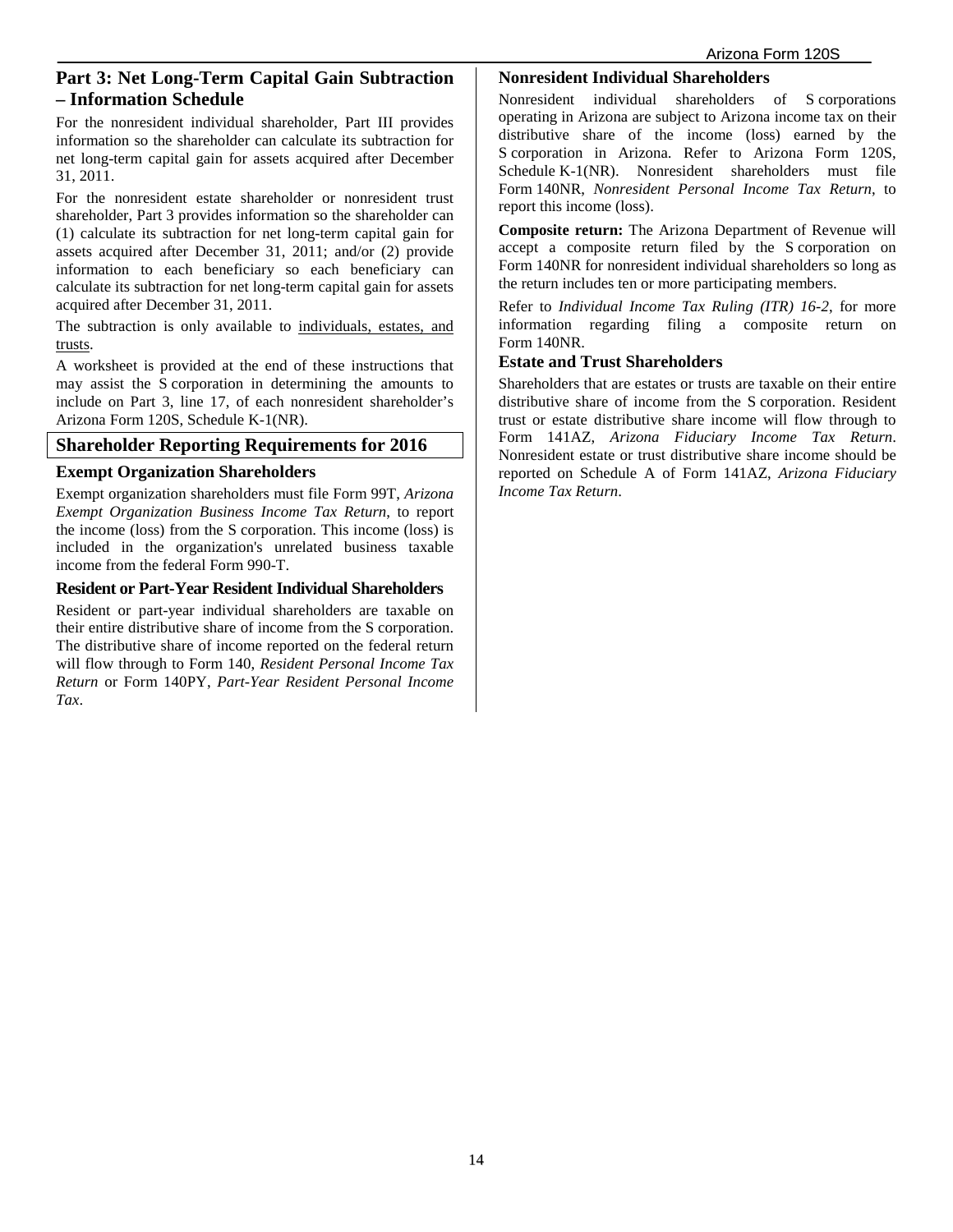The instructions for the *Worksheet for Net Long-Term Capital Gain Subtraction for Assets Acquired After December 31, 2011,* are on the next page.

## **Worksheet for Net Long-Term Capital Gain Subtraction for Assets Acquired After December 31, 2011**  $\Box$  Original return  $\Box$  Amended return

|                                                    | Net long-term capital gain (loss) as reported on<br>federal Schedule D (or other form/schedule) and<br>included in the distributive share amount. |                 | (a)                     | (b)<br>Net long-term capital<br>gain (loss) included in | (c)<br>Net long-term capital<br>gain (loss) included |
|----------------------------------------------------|---------------------------------------------------------------------------------------------------------------------------------------------------|-----------------|-------------------------|---------------------------------------------------------|------------------------------------------------------|
|                                                    | Enter the total net long-term capital gain (loss) from                                                                                            |                 | <b>Net</b><br>long-term | column (a) from assets                                  | in column (a) from                                   |
| the following forms in each applicable column. See |                                                                                                                                                   | capital<br>gain | acquired<br>before      | assets acquired after                                   |                                                      |
| instructions on the following page.                |                                                                                                                                                   | $(\text{loss})$ | January 1, 2012         | December 31, 2011                                       |                                                      |
| $\mathbf{1}$                                       | Long-term capital gain (loss) reported on<br>federal Schedule D from Form(s) 8949.<br>Combine the amounts and enter the total.                    | $\mathbf{1}$    |                         |                                                         |                                                      |
| 2                                                  |                                                                                                                                                   | $\overline{c}$  |                         |                                                         |                                                      |
|                                                    | Form(s) 6252 Installment Sale Income                                                                                                              |                 |                         |                                                         |                                                      |
| 3                                                  |                                                                                                                                                   | 3               |                         |                                                         |                                                      |
|                                                    | Form(s) 8824 Like-Kind Exchanges                                                                                                                  |                 |                         |                                                         |                                                      |
| 4                                                  | Pass-through from Estate, Partnership,<br>and/or Trust – from Arizona Form $141AZ$                                                                | $\overline{4}$  |                         |                                                         |                                                      |
|                                                    | or Form 165, Schedule K-1 or Schedule K-                                                                                                          |                 |                         |                                                         |                                                      |
|                                                    | $1(NR)$ .                                                                                                                                         |                 |                         |                                                         |                                                      |
| 5                                                  | Any other long-term capital gain (loss)                                                                                                           | 5               |                         |                                                         |                                                      |
| 6                                                  | Net long-term capital gain (loss). Add<br>lines 1 through 5 in each column and enter                                                              | 6               |                         |                                                         |                                                      |
|                                                    | the total $(s)$ .                                                                                                                                 |                 |                         |                                                         |                                                      |
|                                                    | For each shareholder, enter the distributive                                                                                                      |                 |                         |                                                         |                                                      |
|                                                    | share of the amounts from line 6 on                                                                                                               |                 |                         |                                                         |                                                      |
|                                                    | Form 120S, Schedule K-1 or Schedule K-<br>$1(NR)$ .                                                                                               |                 |                         |                                                         |                                                      |